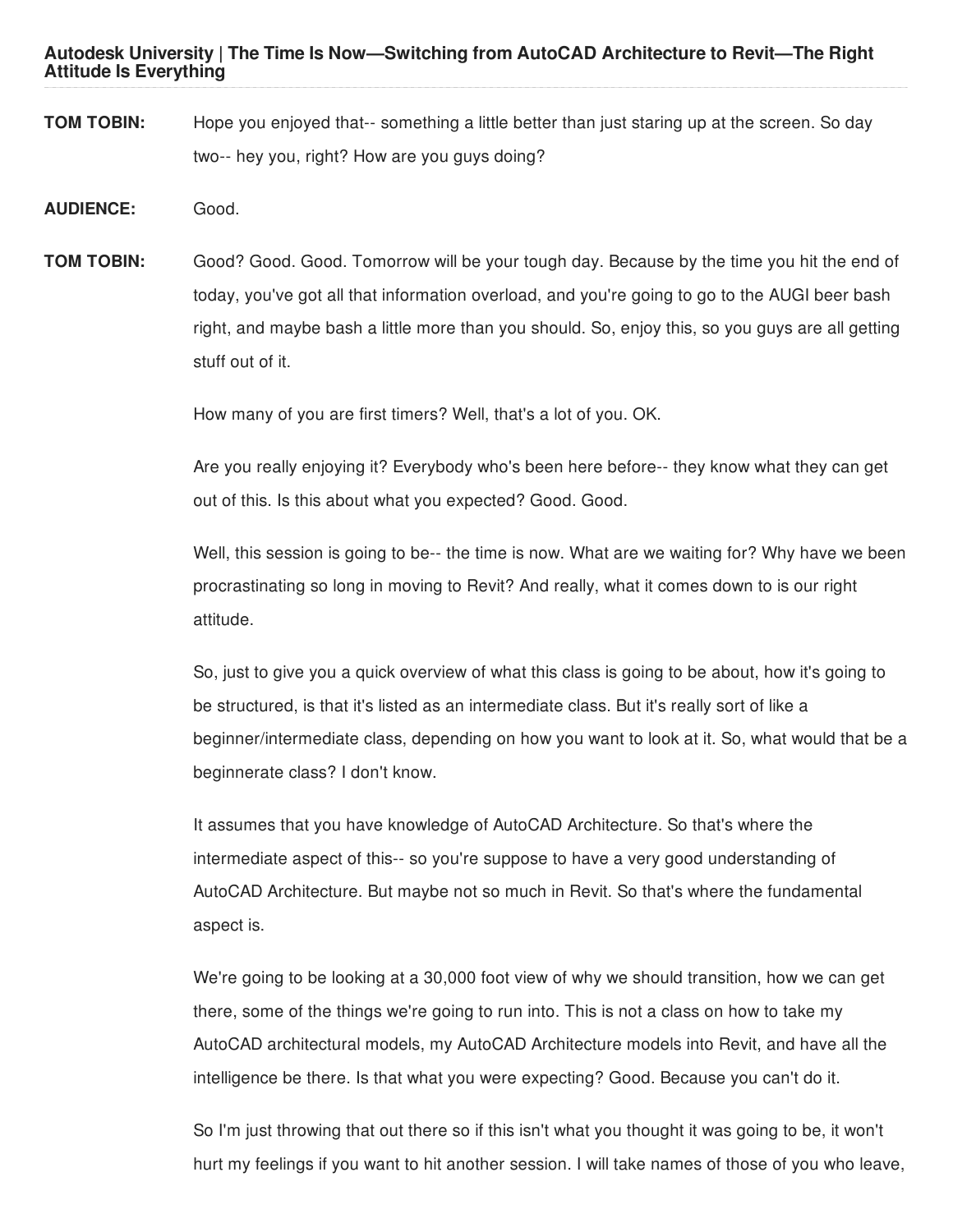though.

### [LAUGHTER]

So, let's see if we can get this thing to work. Apparently-- OK. I know I tested that before, but let's try this.

Congratulations, this is an AA accredited class. So those of you who want to get learning credits, you're on board. You should get an email from Autodesk, if you haven't already. That will help you get your credits.

So, here's what we're going to go over today-- why Revit? And not simply-- I know a lot of you, the answer is why Revit? Well, because we have to. There's more to it than that.

It's going to be what holds us back, how do we introduce it to our firm, what are the problems that happen when we do that? We're not expecting any problems, all right? Smooth sailing.

How to migrate, we'll look at a checklist. And of course, this is going to be good. Let's put that back.

So you guys should have already seen some of these types of slides. Please just be kind. I'll curtail from swearing, because Autodesk is recording.

So, let's get into this. Just a quick background is the who I am and why I'm actually going to be telling you this class. I've been in the industry for about 26 years. I actually started on ink-on-Mylar pin bar drafting. How many of you know what that is? Wow, that's the biggest amount of people I've ever had who actually even know what Mylar is. Let alone pin bar drafting.

OK, so that means I started out hand drafting. First CAD package I was ever on. Those of you who are familiar with hand drafting probably remember ammonia blueprint machines. Bruening, basically.

Well, you may not have known that they came out with a CAD system in the early '80s. So that's the first CAD system I was ever on. Then I moved into Intergraph MicroStation, ARRIS- anybody familiar with ARRIS?-- 1990, '89-'90 Revit is really what it is. Not related at all, but it's that type of system.

BuildersCAD, the first version of AutoCAD I touched, I think it was 10. Then AutoCAD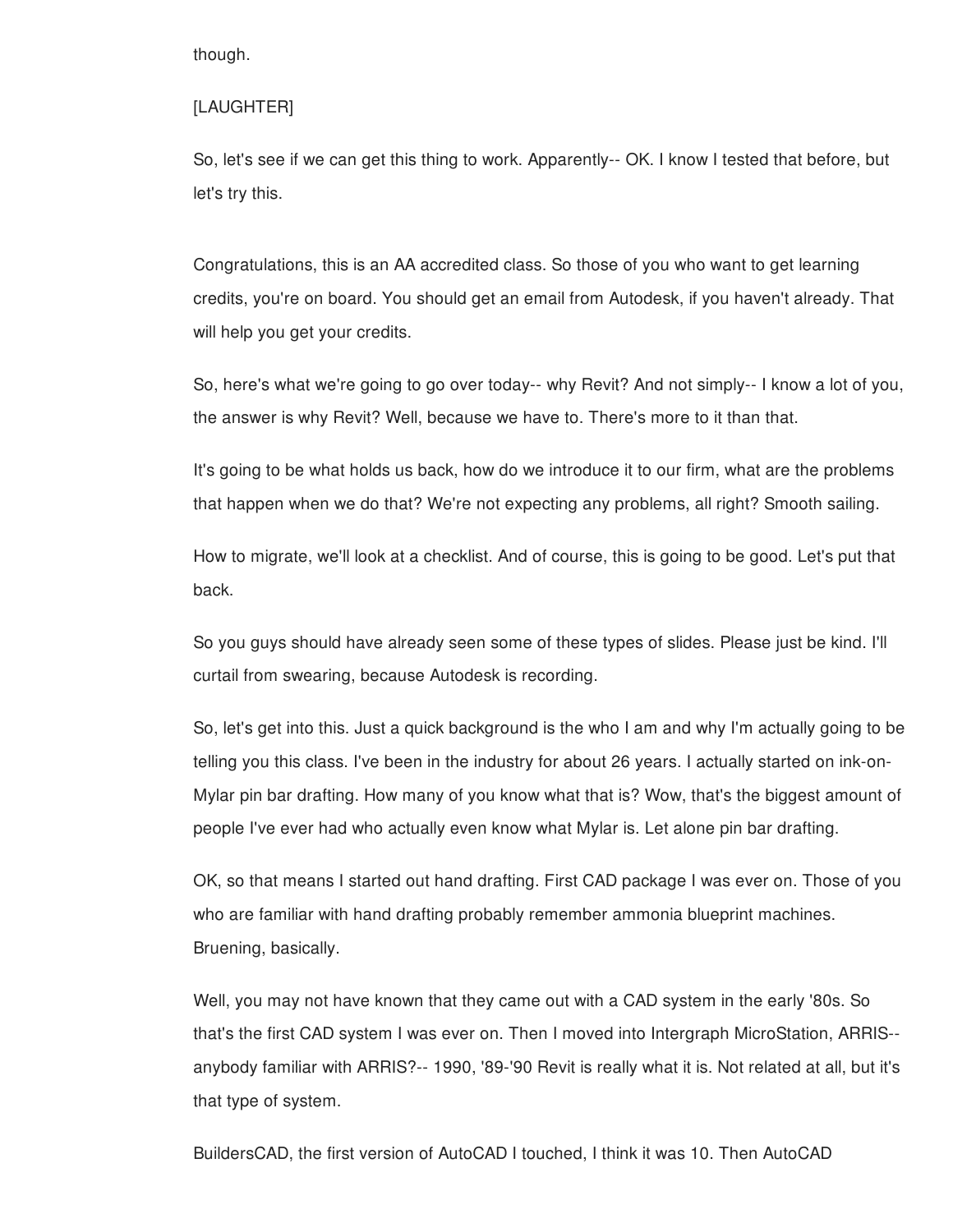Architecture, Revit Architecture. Now, the reason why I sort of give you that background of different platforms is because it really plays into what you're doing. Although this is still an AutoDesk product-- you've looked at it-- it's kind of like a platform change, isn't it? That's the way you do it. And I believe that once you know one CAD package-- really, you do know them all. And that's what we're going to talk about here.

We're not really going to follow the handouts in this class, so if you've opened handouts or downloaded them, those are really free to take home. Those have a lot of the comparisons between the two packages. The information that I'm going to hit, some of that's in the handout, but there's more information in the handout than what we're going to go over here.

So the time's now, and what's most important is this-- PMA. My dad drilled this into my head as a kid. Positive mental attitude.

You can do anything if you put your mind to it. And that's not just an individual statement, but that's where you refer them to-- your users. The attitude starts with you guys.

How many of you are users? I don't want to make it sound like just users. But you're the production people. The guys who are in the trenches, using it every day. Great.

How many of you are CAD/BIM managers? OK. And owners, architects, designers? Because we got a pretty nice mix here. And your attitude reflects to your users, reflects up to your owners, your owners, it reflects down to your managers. So if you do this, then you're going to be able to move to the next level of BIM.

So you've been working in AutoCAD Architecture for a while, right? How many of you are using AutoCAD Architecture? How many of you have been using it for more than a year? More than five years? So we've got some people who are pretty familiar with the product.

Now let me ask you the million dollar question. Those of you who actually have it installed and are using it-- are you using it like AutoCAD Architecture? OK, very few hands at that point. So really, what you're doing is you're using it as sort of an enhanced AutoCAD platform, right? OK.

There's really nothing wrong with that. It gives you more opportunities, because it should have taken you a lot further than just plain AutoCAD. When you transitioned from AutoCAD, or any CAD package, to the CAD package, you should have gotten a bang for your buck. You should've sort of moved forward in the BIM road, and in your production, by using object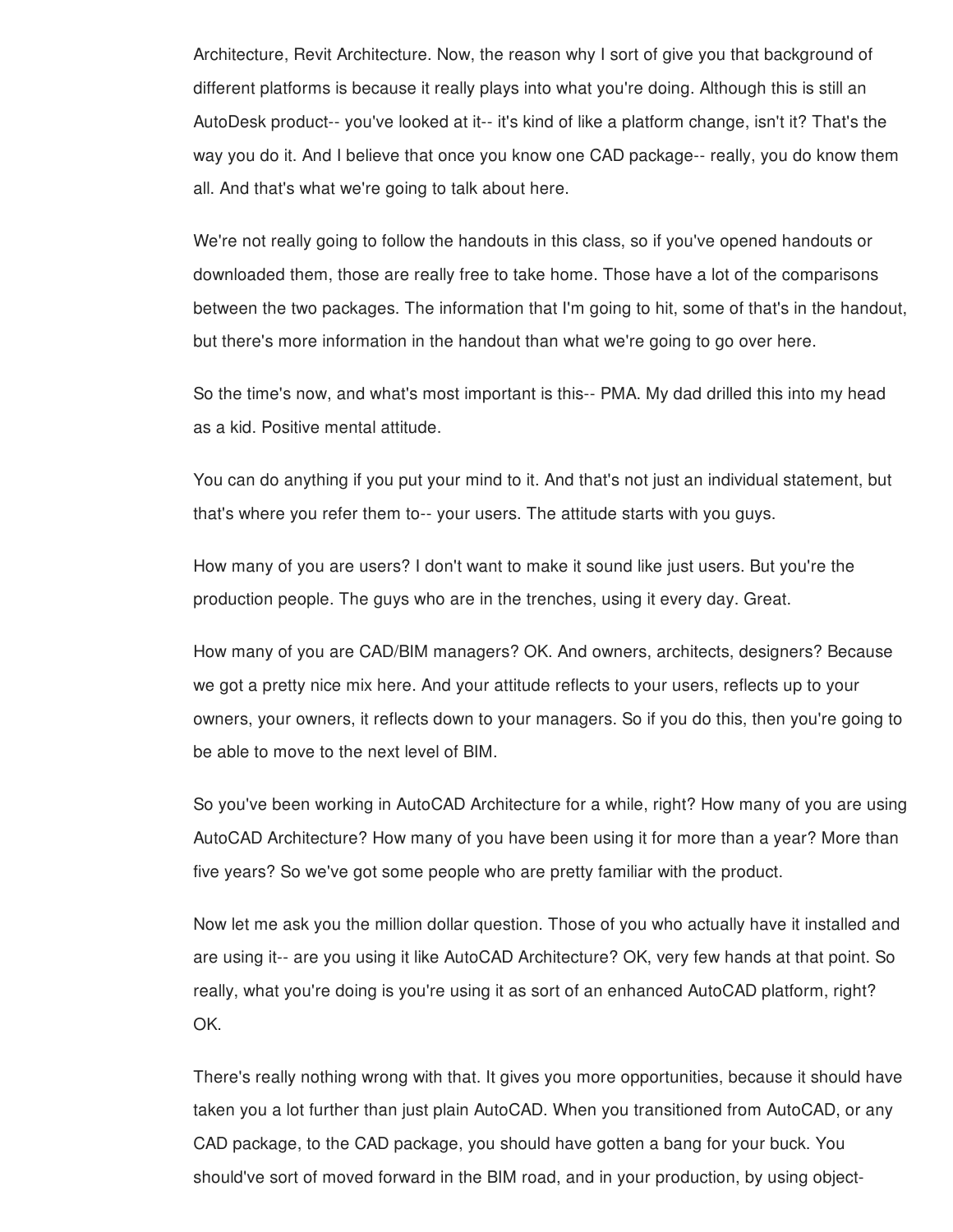based information. Did you feel that all, or?

OK, yeah. So you're not doing line, offset, break, trim, block, insert, rotate-- all this other fun stuff that became second nature. Or you wrote scripts to help you do that. So, AutoCAD Architecture has really taken us a lot further, getting us down to BIM. But Revit really can get us there in a more efficient way. It's going to give us a lot more opportunities, it's going to enhance our experience once we truly make this transition.

How many of you-- before I get too far into this-- how many of you are actually using Revit? OK, full production? No. So, using bits and pieces, maybe mainly as a design tool?

OK, so you're kind of just doing mass things, because you don't think that it can actually do CDs very well? Because you think it looks like cartoons when it comes out, or something like that? How many of you-- yeah, there's a few of you. All right.

Well, I kind of named this part "Good things come to those who wait." You know, I'm the type of guy who once a new release comes out, I really want to install it. But I know that it makes more sense not to. Got to wait a little bit. Maybe wait for that first patch, or whatever, to the forums where they're telling me what all the problems are.

One of the things I neglected to talk about when I was giving my little bio is that I had spent some time in the reseller chain, as a senior consultant working for Avatech Solutions, which is now part of IMAGINiT. So I was going around the country. I was doing training in AutoCAD Architecture and Revit Architecture, and I was helping firms do implementations of such, and whatnot.

And an example of where we're going here with this is that one firm, two offices. I went to their home office, they're using AutoCAD Architecture. They transitioned from AutoCAD into AutoCAD Architecture, which I think is the best way to get to Revit, to be perfectly honest. I used to teach a class here, actually teaching NAT.

So when I went in, taught them how to go to Revit, they could draw on what they've learned in AutoCAD Architecture. They would go, oh, that's just like how we did this. Oh, when we did that [INAUDIBLE]-- OK, that makes sense.

Same firm, office 50 miles away, running AutoCAD Architecture. They decided to use it like some of you guys raised your hands, as AutoCAD. They had a much more difficult job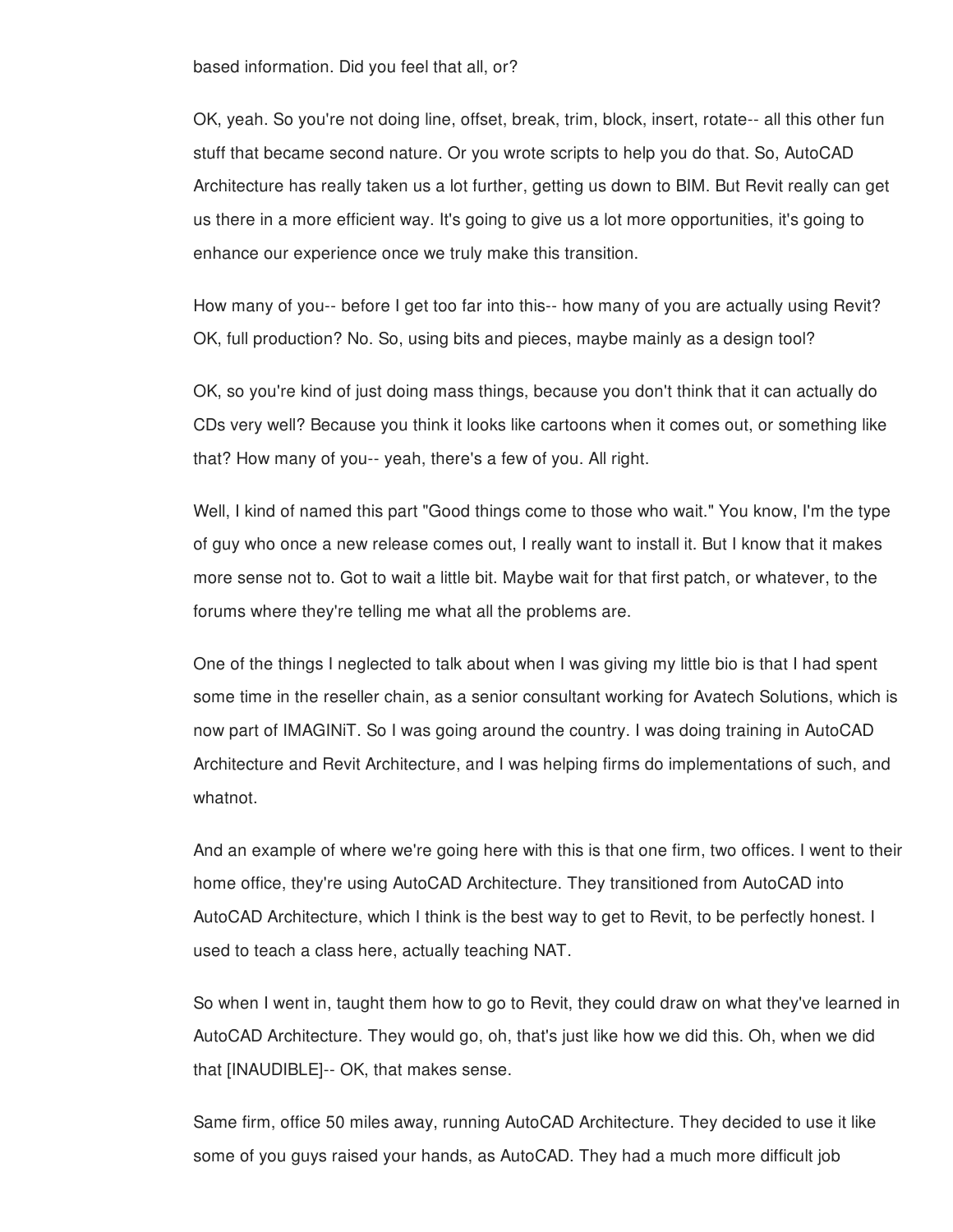transitioning.

Did they transition? Yes. It is possible to transition? Absolutely. But the concepts from AutoCAD Architecture are pretty much the same in Revit. Have many of you already found that out, somewhat? Right.

So what are we waiting for? Are we waiting for the right job? Maybe.

Or waiting for-- this job's too big. No, this job's too small. No, these standards aren't-- no, this- we keep coming up with excuses. Our deadlines are too much.

I mentioned the different platforms I've been on, simply because it doesn't matter. You can figure out-- you already understand how buildings go together. You already understand how objects work. Go ahead.

**AUDIENCE:** [INAUDIBLE]

**TOM TOBIN:** Well, what they've really done-- he was asking a question about the cost of the software itself. And if you've noticed that the model that they're giving, AutoDesk is giving now, is basically suites. So for the most part, if you want any CAD package, you're getting Revit.

> I don't know what their pricing is going to be. I do know that they are starting to roll some new things out about online leasing. You know, if you need another [INAUDIBLE], you can kind of do a monthly payment. So there's different options that Autodesk is going to be putting out. I can't really answer that question.

But we still need to have the right attitude. Objects in Revit are the same as they are in AutoCAD Architecture. Placing the objects are about the same. The components are about the same. When you look at the handouts, you're going to see that I've got some side by side comparisons. Actually, building the wall components is easier in Revit than it is in AutoCAD Architecture, because you have to kind of jump through a few more hoops to get the display configurations to work the way you want them to work, and all this other stuff. A lot of that's more intuitive within Revit.

When I was with Avatech, there was a lot of the-- oh, I'm AutoCAD Architecture guy, you're the Revit guy. Well, I can do this in AutoCAD Architecture, but you can't do that in Revit. And I can do this in Revit, and you can't do that in AutoCAD Architecture. It took me a little while, I drank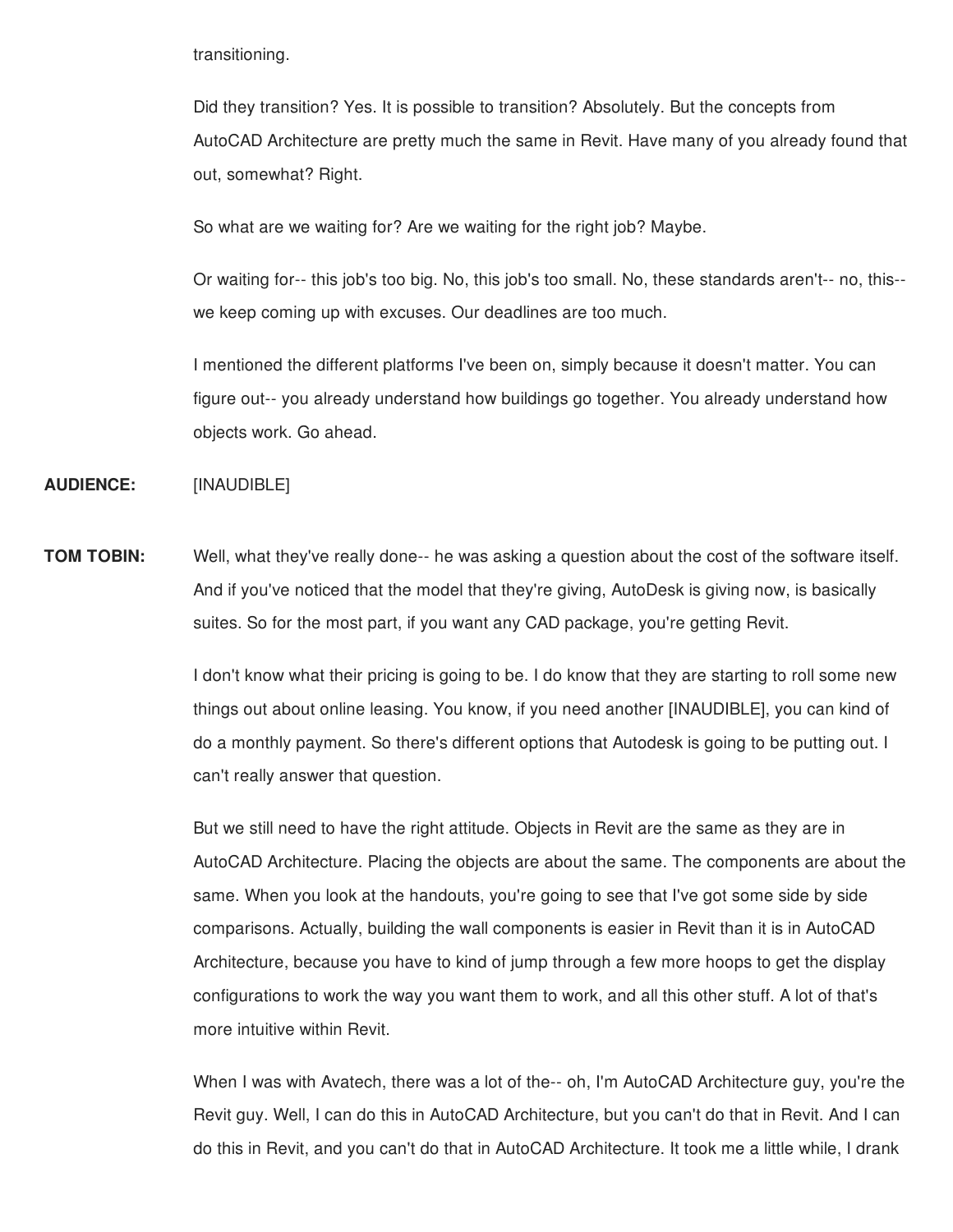the Kool-Aid, and I'm a convert. So, it was just easier in Revit, once you kind of got into it.

So there are differences. There's always differences. It's not a one to one comparison. But you're going to find that because you understand how packages work, that you're going to get through it.

So there's questions you need to ask. This is the crux of why you're here at AU. You're probably taking every Revit class that you can.

Why are we going to move to Revit in the first place? What am I going to gain by moving to Revit? Why shouldn't I stay with an AutoCAD Architecture-- AutoCAD environment?

I told you I used to teach the class transitioning from AutoCAD to AutoCAD Architecture. And one of the first things I would say is, the most powerful aspect of switching from AutoCAD to AutoCAD Architecture is, it's AutoCAD! It's this same! Everything you know in AutoCAD still works in AutoCAD Architecture. A line is a line is a line, will be a line.

You just have a greater opportunity to use objects. And all your legacy data works. So why do I want to leave that thing that I was just saying was fantastic?

And they both produce models. How many of you are using, in AutoCAD Architecture, truly producing 3D models? OK, there's a few of you. It's actually more than I anticipated, that's nice. But still not even half of the room.

So we're going to talk about what's the difference, and how does that benefit us? So the answers to this-- why? Well, Revit can give us more opportunities-- more opportunities to be productive, more opportunities in our coordination-- we'll get into some specifics here of the opportunities it's going to give us.

Why don't I want to stay with AutoCAD? I just said that that was one of the power, right? I know it. All my legacy product work in it. Why wouldn't I want to stay with that?

Well, over the years-- now, I know each and every one of you, you haven't developed any bad habits. Your users may have developed some bad habits, but you guys, you know exactly how you want this to be done.

Now, one of the worst things about AutoCAD-- and any package, really-- is that we've created our own shortcuts, we've put things out to the side. Or I don't need to change layers, I'm just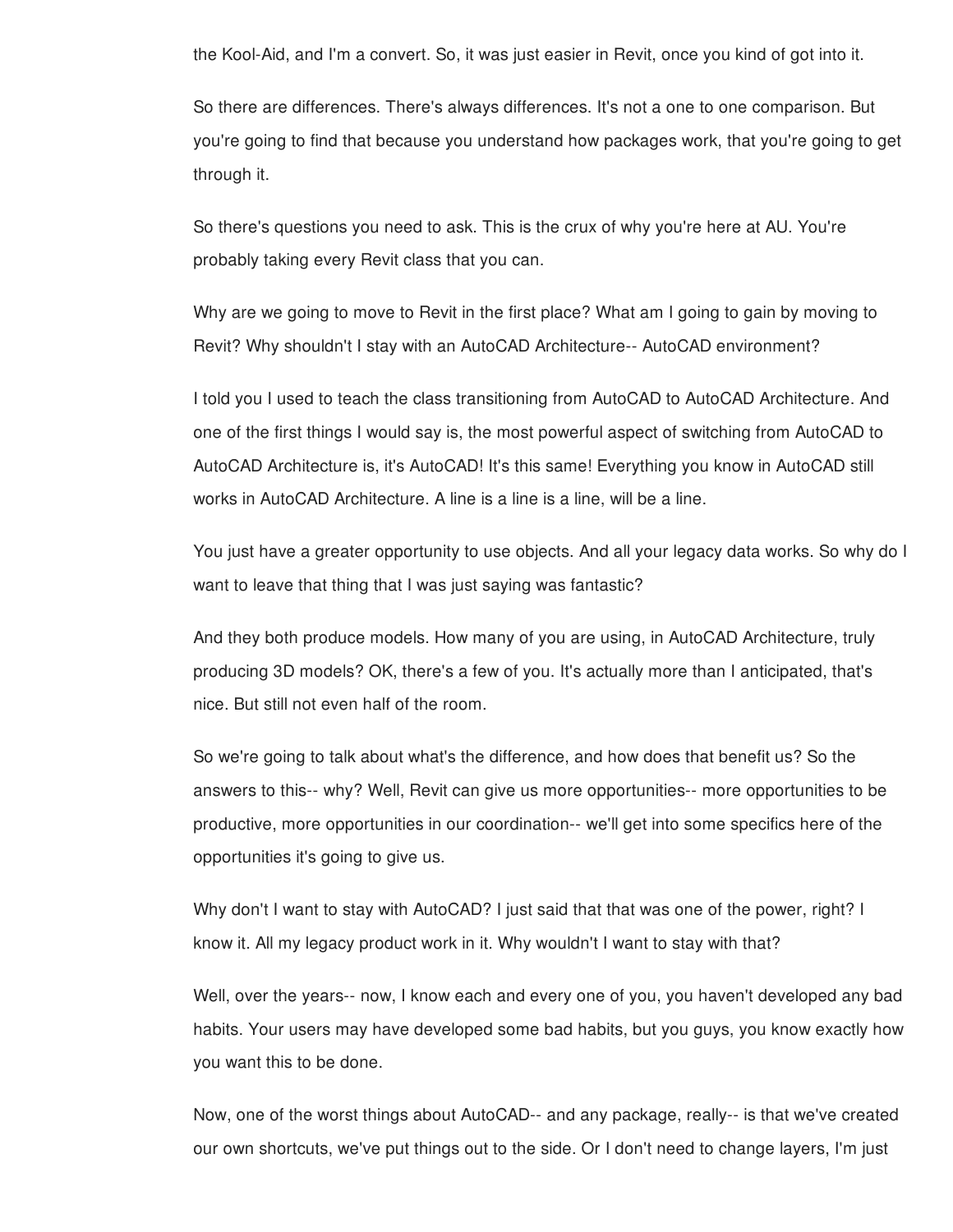kind of working it out right now. And then somehow, it never gets put to the right layers.

And which one of these views is the right view? I don't know. I get into trouble.

What's the first thing I do if you're an AutoCAD user, and something's not working out? You go, explode. You explode everything.

So these are some habits that you really can't do in AutoCAD Architecture, or you shouldn't do in AutoCAD Architecture. You can look at Revit as an opportunity to develop all new, great bad habits.

So, how are these models different? Bi-directional parametric relationships-- say it with me! Bidirectional parametric relations-- whatever that means, right? We'll get into that more in a moment. But really what that means is that the way Revit works, is that I can make the change anywhere, in any of my views, that make sense for me to do it.

In AutoCAD Architecture, how many of you are using it to generate elevations? OK, wow. Why aren't you? Because you have to regenerate the elevation, right? It doesn't just happen when you make the change to the floor plan, correct? I can't make changes to the elevation and have them reflect back into the floor plan. I can in Revit. And that's where this parametric relationships happen, and we'll show you that in a moment.

So let's get into these opportunities a little bit more. We're going to have improved quality. What does that really mean?

You're putting out a nice set of contract documents now, right? How many of you have ever run into the situation, where you put a detail on a sheet, you put a call out on the plans, it gets printed out. You're out in the field-- let's look at this detail. Oh, it's not on this sheet.

As a matter of fact, it's on a different-- wait, it's not even on a different sheet. It's not even part of this set anymore! There's a real coordination issue.

Can you add some intelligence with our coordination and AutoCAD Architecture? Yeah. Is it kind of a pain in the butt? Yeah, reasonably.

This is one of the most time-consuming aspects of producing our contract documents. Revit really can handle this well for us. As a matter of fact, this is one of the most powerful things I think it can do. And why you're just using it for mass design studies, and not taking it all the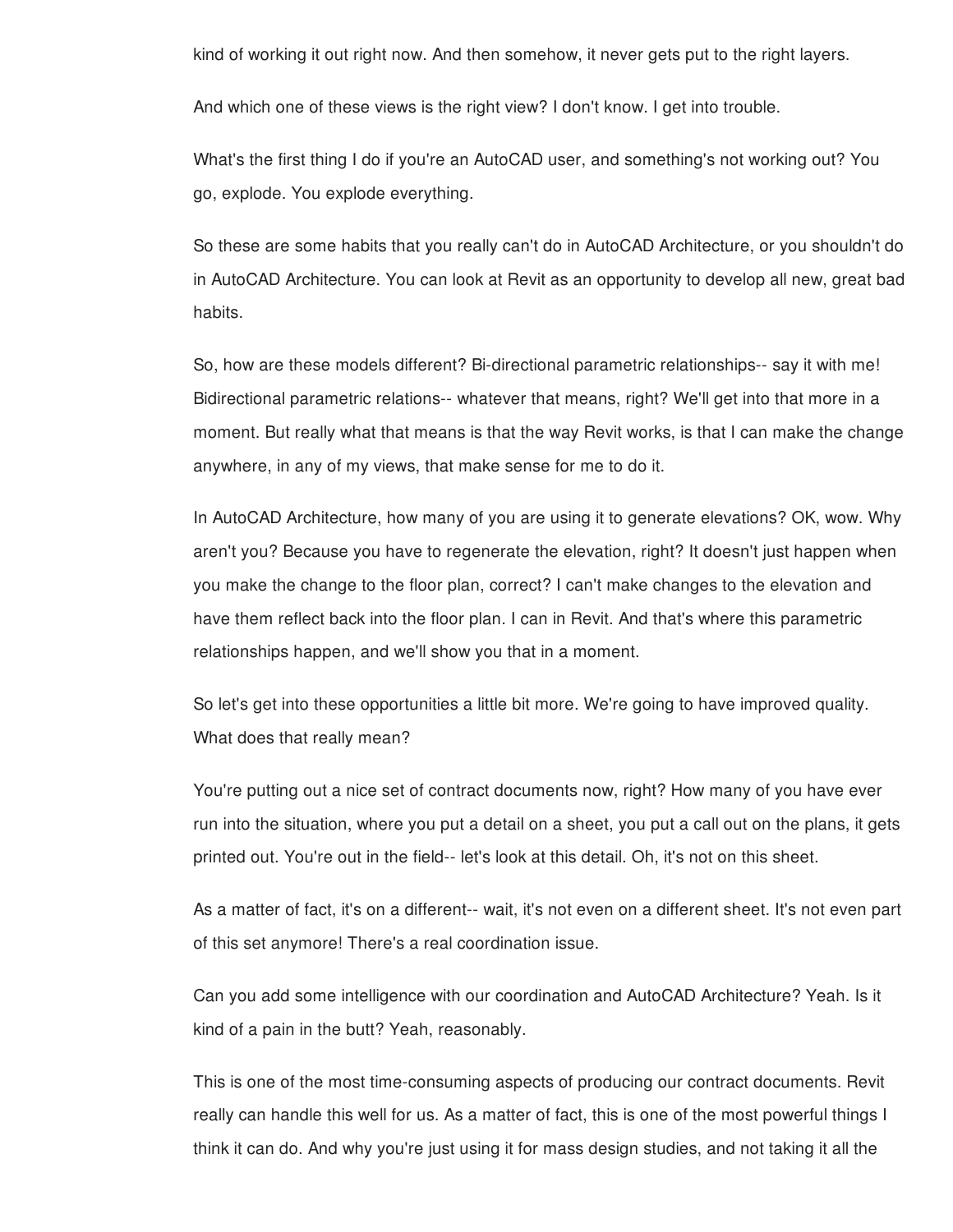way to contract documents just surprises me. Because contract documents-- this sort of happened in Revit.

So, I'm going to give you a real world example here, so you can see how everything's been working well for me. So I went ahead and I videoed these. So please bear with me, that it's not live. We're going to try a little bit of that.

So this is a real world example. What I have here is a wall section callout. I've got three different views up. Here's the sheet that my wall section actually exists on. And then above is the sheet that I want to move it to.

Now, quite often if I do this, things can go wrong. So I'm just going to select this view. When I delete it, the callout is emptied. And I don't have to go back and edit text, or anything like that. I come back over to my browser, drag it on to my new sheet-- because when I deleted it off the sheet, I didn't delete it out of the system. The view's still there. As soon as I drop it on, my callout, and every place that callout is being seen, is correct. I'm just going to scoot it over a little bit, so that it reads better. Automatically handles the numbering for me. I can edit that. I can change it if I need to.

But now the whole concept of making sure that the details, my sections, are all coordinated properly, is handled very easily, very simply. I mean I know that you guys-- how many designers do we have, architects do we have? Project architects. Yeah, a lot of you. And I know that the thing you love best is looking through the set, and marking up change this number to that because you-- I mean, you don't want to be designing, right? You want to be editing this stuff for people to make changes. Yeah, this is how you want to spend your day.

So here's something you don't really have to worry about so much. Does it still need to be looked at, reviewed? Yeah, OK, you still need to look at it. But 9 times out of 10, you're not going to have a problem.

Greater productivity is another opportunity. Of course, I said you could get greater productivity just by moving from lines, circles and arcs to objects in AutoCAD, right? To AutoCAD Architecture.

We're going to show how this is going to help us even more in Revit. Now basically, I just show greater productivity with the coordination, right? Right there, you're being more productive. This is tying back into the model type, that bi-directional parametric modeling, where can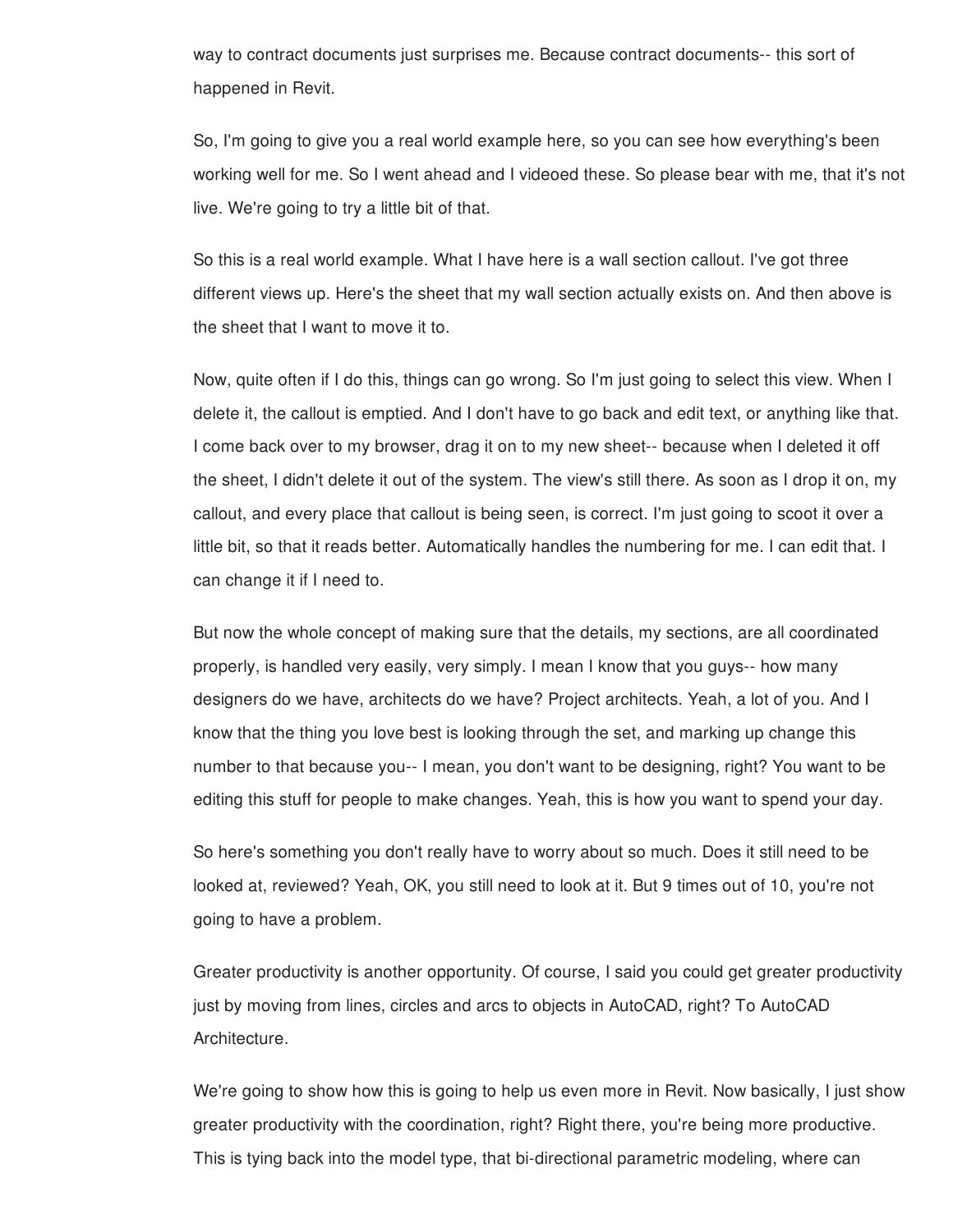change it wherever I want to.

Going back to the same building here. Three different views. So, I'm looking at this window, in my 3D model, my elevation, and my floor plan. I could select this anywhere. But I'm going to select it in plan, and we're going to see, as soon as I do, it highlights in all the other views. It's the same window. The window is the window is the window.

So if I go ahead and right click and hit delete-- now, I can just hit the Delete key, and all this other kind of stuff. But I'm going to delete it. As soon as I do that-- in this particular case, I actually have another view that we don't see, that has dimensions to it.

And it's telling me that, hey, you have some dimension to this. Revit's taking care of that for me, too. It's deleting that dimension string, or changing that dimension string. So we may have to go back and look at it, just to make sure it's still reading the way we want.

But it's telling me, I need to look elsewhere. We see immediately without any other regenning- my elevation is updated. My model itself is updated.

If you notice here, I tagged the window. The window tag is gone. So if I'm using schedules- which I am in this particular job-- my schedule is updated. That's a whole lot of productivity, done with one simple move.

Let me give you another example. When I was going in and out of different firms, I was working with the company, had a gentleman-- fantastic-- older gentleman who could take a napkin, and could freehand interior elevations. And you could drop a scale on it. I mean, he's been in the business a long time, knows what he's doing, knows what he wants. Couldn't ever grasp CAD.

Took classes, kept trying, wanted to be involved in it-- couldn't do it. Can he create a Revit model? Heavens, no. He still can't create a Revit model.

But what he can do, is he can open up this model that has been created. He can look at it. He can go to what view makes the most sense for him for what he's trying to get with his design content. And he can go, you know what, I don't want 3 million windows.

He can select that, and he can change that window family, as long as we've made different windows for him to change into. Or he can delete it, he can scoot it up, he can move it.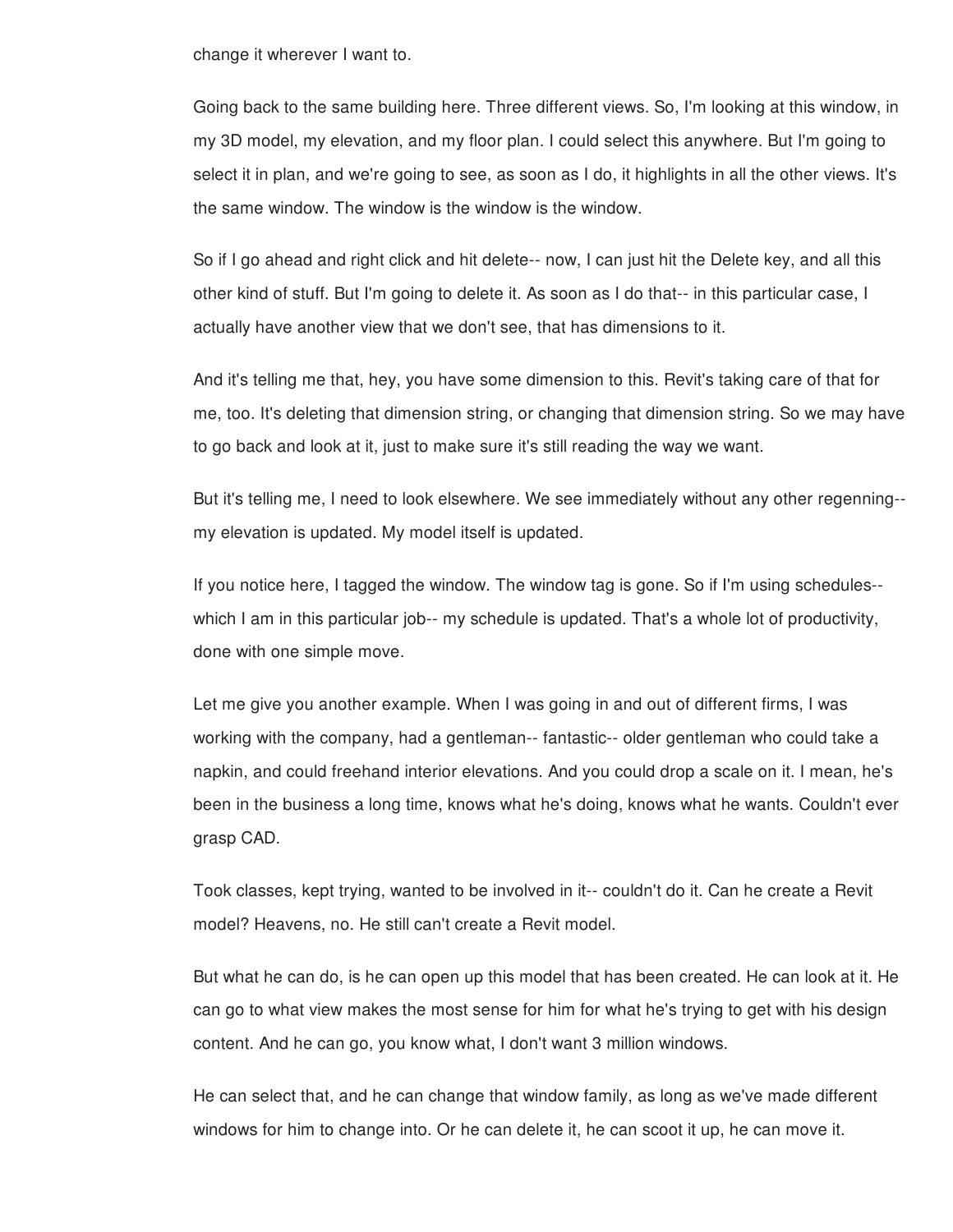Now, he's being productive. Man, a designer? Actually doing production work? And unless you're like a one man firm, one person firm, you're probably not doing that.

So, it has its advantages there too. So as long as you kind of know how to get in and out, and he knows how to print, that's important.

So, we have greater productivity. Lower costs. A gentleman in the back asked about the cost. This is not about that cost. This is not about the cost of the software. This is about the cost of your time producing the drawings.

And I'm also not saying that this is an opportunity for us to downsize our firms. That's not at all what I'm getting at here either. What I'm getting at is that if normally we might have four people working on a project in AutoCAD, AutoCAD Architecture, maybe we only need two people working on it in Revit.

Once again, it does not mean that I get to take two people off my books. What that means, is that that job that I keep pushing back on the back burner until it becomes a fire, and I have to deal with it, I can have two people working on that. Or I could have more projects in my firm. than what I can currently handle today, because of a lot of these production opportunities, and coordination issues that are taken care of.

So you can be a lot more efficient if you're a bigger firm, and you can seem like a much bigger firm if you're not. And that's how it's going to lower your production costs. We'll get into those other costs in a bit.

Visualization. All right, the bells and whistles, the candy shots. The ones that, when we moved to AutoCAD Architecture in the first place, they're saying, hey, look what you can have. Aren't these beautiful? How many of you use 3-D visualization in AutoCAD Architecture? OK, just a few of you. Is it simple to do? If you know how, reasonable. If you know how. Got to put a little investment into that. You have to put a little investment into Revit, but not as big of an investment.

Once again, here's an example. You can take shots-- interior, exterior views-- at any point during the design process, which is invaluable. It's working in a project that was originally done in AutoCAD.

It was a renovation to a school, where they decided that they wanted to create what looked like a coffee shop for students who weren't really making it in the traditional classroom setting.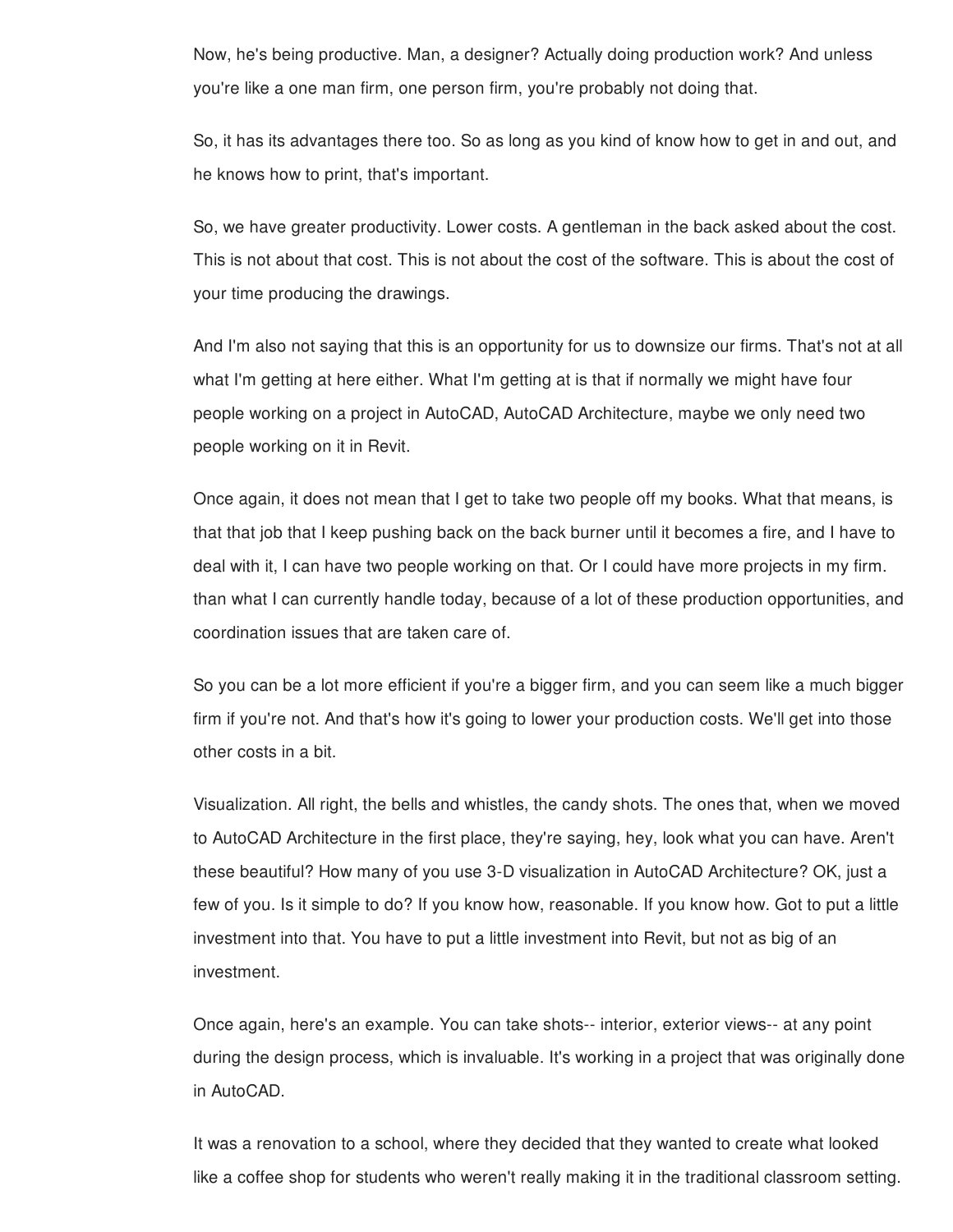It was still going to be teacher-led, but it was going to be more of an independent pace learning. So they originally laid it out in AutoCAD, had a beautiful hand-rendering done. I love the way those look-- I still do today. I love the way the hand-renderings look.

But the school board didn't get it. They couldn't quite visualize how this is supposed to look. How many times you had a problem with your client being able to visualize what your end goal is? Yeah, just once or twice, right?

So they asked me to put this in, in Revit. So what I did was I referenced the AutoCAD in, and this is how you're going to have to do it if it's an existing drawing. I referenced the AutoCAD in, and I traced it with Revit objects, so that I got the layout proper. Once I did that, I was able to create an interior space.

Basically what I did, was-- potato potato-- families. So the families are same as blocks. Fortunately for me, the manufacturer what they wanted had created 3-D objects. Not Revit families, not AutoCAD blocks, but 3D objects. So I was able to bring those into my Revit environment. And then I took some quick interior camera shots to show them where we were at, and what the design process was.

So once they kind of saw that, they said, hey, let's add a little color to it. All I had to do was change my display configuration, one button in my Revit interface, to shaded colors. A little bit more information. They liked this, they said, hey. Why don't we really paint the walls, put some floor pattern on the actual stuff now.

Can you do this in AutoCAD Architecture? Yeah, if you know what you're doing. But it was simple. I'm just basically using a tool.

I can either do it at the wall style level, I can create the wall style that has the paint color on it, or I can do what? I could actually paint it. It really works well. So I got the real colors, and I did a rendering right inside of Revit, a quick rendering. That's Revit. I didn't take that anywhere else, that's not Max or anything.

I put some lights. This is all-- other than the furniture, this is all out of the box. There's nothing special here.

So now we went in front of the school board. Now they're actually starting to understand something.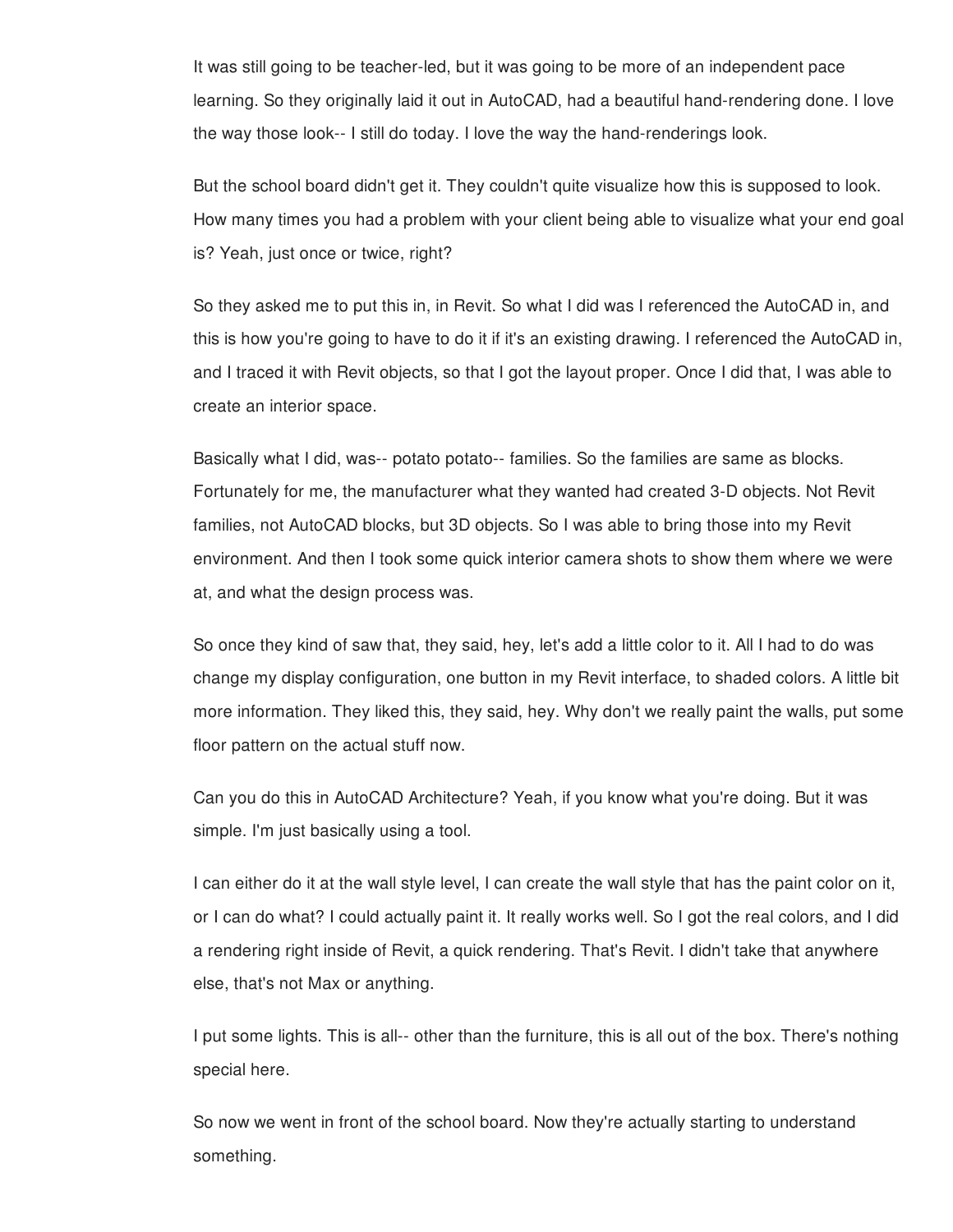**AUDIENCE:** Could you back it up one slide again?

**TOM TOBIN:** Maybe. Yeah.

**AUDIENCE:** [INAUDIBLE]

**TOM TOBIN:** Yes. Yeah. You're talking about-- yeah. And actually, that's a TV. So I put some sports on there.

**AUDIENCE:** [INAUDIBLE]

**TOM TOBIN:** I just used canned Revit lights that had lighting properties to them. Now, really, is that really the foot candles you're probably going to get? Probably not. No, we're just trying to get a concept.

> So we go in front of the school board with this. Now they're going, hey, I'm starting to understand but that's way too open you can you change that? Boom. There's some walls for you. Just came back, put some walls in.

Now, one of the reasons why they wanted me to do this was because, once this model is built, I can take shots from any different direction, and we did that. So after this, they decided they wanted to paint some things different colors again, and move on with the project. And I'm going to show you a different angle, simply enough-- you'll see why I did that.

So here was the last version of this that I did. Look in the other direction, but we painted the walls. Once again, once I built the architecture, this stuff was very simple to do. It's just taking shots, running it through the rendering.

So my project manager, he went out and took this real picture. He just tried to match up with one of the other views. Now, who would have thought that you'd actually build what they thought it was going to look like?

This was huge for the school board. They loved it. Very easy to do in Revit. Now, can you take this into Max and other stuff, make it better, do all kinds-- sure you can. But this was just a proof of concept, proof of design.

So we won the job by putting it into Revit, showing them different views, then showing them the renderings of what it could look like. The worst part of the whole process-- and seeing how I'm supposed to be encouraging you to transfer over-- was actually the rendering time. The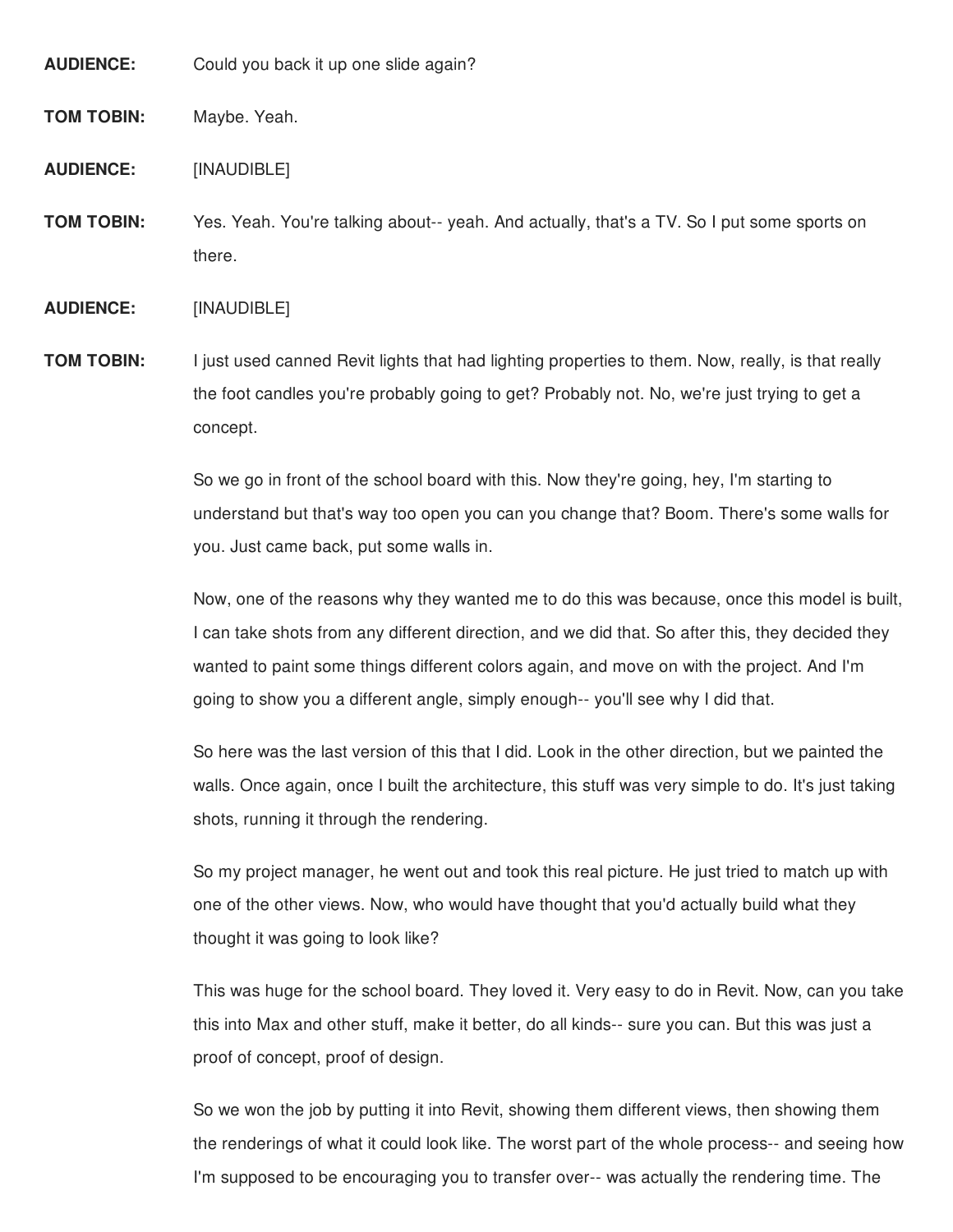rendering time in Revit-- Revit is not a great rendering image machine. So it takes longer to do that.

But once again, with nothing extra, I could put that out. As long as I rendered it at night, and it's a one, two shot thing, it's not too bad.

So, real opportunities. All done in-house-- I didn't have to send it out to anybody. I didn't have to get that hand-drawn sketch at one particular angle with an artist's representation of what it's going to be.

Facilities management. How many of you dabble in that at all? OK, there's a couple of you.

Everybody keeps talking about building a life cycle. This is the future. Facilities management. If you're not doing it, you should look into it. It can be a revenue stream.

And there's a whole bunch of things that these models can do. We're way past thinking of our digital designs as 2D printed out flat pieces of paper that we then stick in a drawer and hope that they come back for renovation, right?

I mean, I mentioned pin bar drafting. We would stick these in the drawer, and then we would do what if the customer came back? We would create a sepia. How many of you know what sepias are? I love being able to talk to people who know what I'm talking about! So you basically burn the image, and then you can erase part of it, and you can redesign on it.

Those days are gone. Now what we want to do is, we want to have this building go on maybe into the construction phase. And once it's in the construction phase, we can use it to maintain the building. We've got spaces in. How many of you use spaces in AutoCAD architecture?

Those of you who are using Revit, have you put spaces in? Fairly similar, right? It's pretty simple. Really, you just kind of drop it in and there it is. So you can track anything.

Revit links out to other third party packages. Can Revit do facilities management? Sure. Is it designed for facilities management? Not even a little bit.

Well, OK, maybe just a little bit, because you can add costs and numbers, but those numbers change, and once you put them in the model, they're kind of static, right? And you always have to go back and change it. Well, you can link these out to a product like Arquebus or something.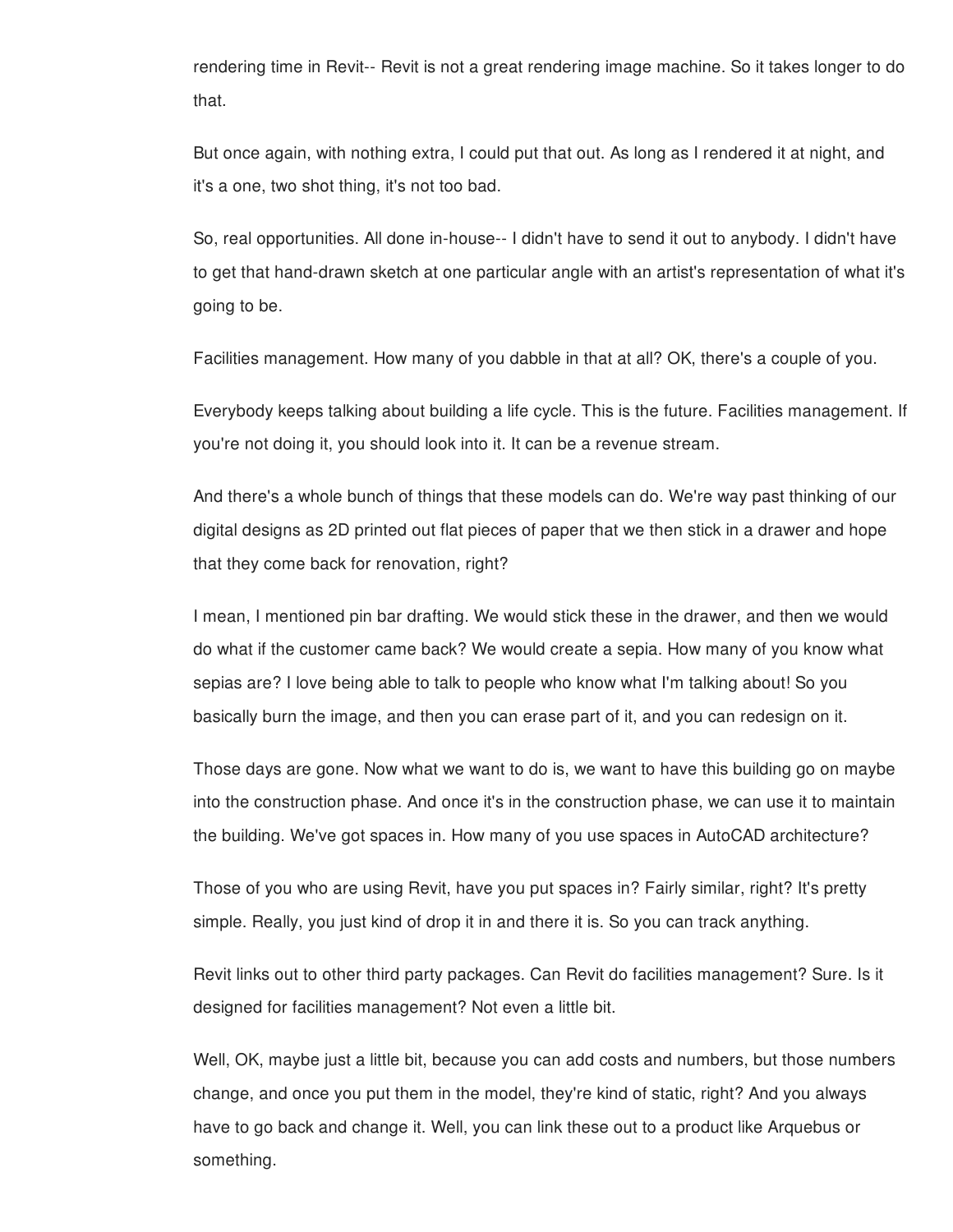How many guys are familiar with Arquebus? It's a nice product. Nice thing about Arquebus is you can link the model in.

You can make changes in Arquebus. And it will go backwards into your model. You can make changes in the model, and the information will go out to your reports in Arquebus. So we can still continue to use the model to get other information, like people, carpeting, paint, maintenance, equipment. Whatever it is that you want to track, you can do that.

There's other packages besides Arquebus. It works with FM systems, which is an AutoCAD package, or there's other packages out there too. So this is kind of like part of the frontier of our building lifecycle.

We can continue-- all our owners want these models, right? Basically, that's part of your contract, now you have to turn the models over. This is what they're thinking. They don't quite know how to do it. But this is what they want to do with it.

So we have these opportunities that are available to us in Revit. And I'm sure that you're sitting there going, well, when I switched to AutoCAD Architecture, they said that I would get to do all this in there too, right? Sure. And those of you who are using AutoCAD Architecture fully, as AutoCAD Architecture-- you may be achieving some of this. There's the guy.

Revit can actually do it a little better. It's just a little easier. Once you drink the Kool-Aid, once you get into the environment, you're going to find that all those things that you had to do to get these results in AutoCAD Architecture-- you're getting them almost immediately in Revit. I know you may not believe that, but it's true.

We talked about this bi-directional parametric modeling. I've mentioned it a few times now. Well, when we're working in AutoCAD, we basically have a separate DWG for everything, don't we? Yes, no? Yes. Thank you. That creates a fragmented file system. That means if I want to put the whole model together, I basically have to stack them on top of each other, or use my project navigator. How many of you are using your project navigator? OK. I hated using the project navigator. I have to admit, I didn't like it. But it was effective. It worked well. If you did it properly, everything worked well.

Then there's those who are the Renegades script, and we're going to do all of it in one DWG, which leads to a whole bunch of other headaches and scripting and customisations. Because Revit is all in one database, it just works. It's a database-driven system. And we can share it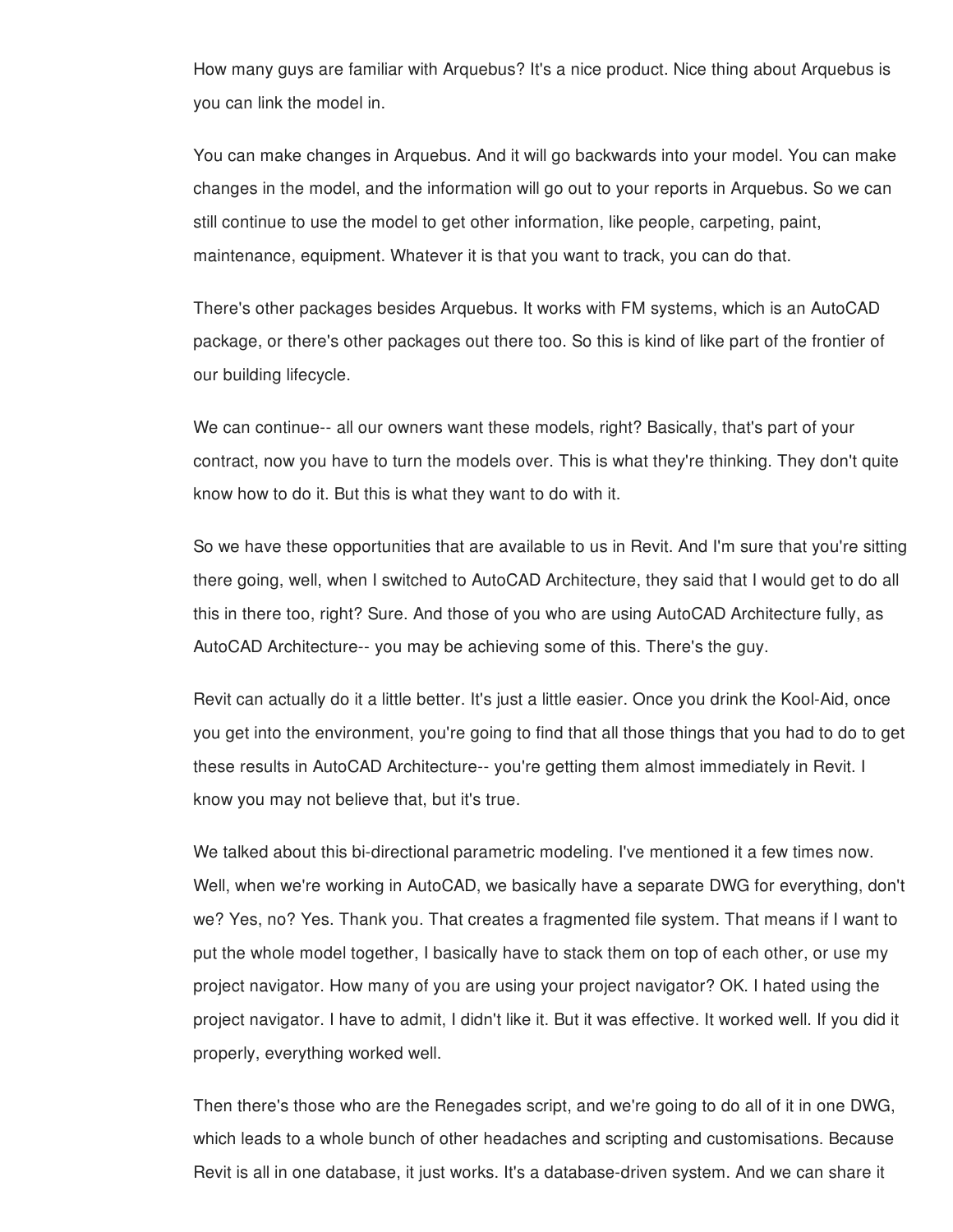out. We can still share out and have multiple people work on these projects.

That's why, in those examples I gave you, it didn't matter where I made the change. It affected it everywhere. If I was in AutoCAD, AutoCAD architecture, I had to make that change in my floor plan, gone to my view, or my drawing to have my elevations in it. Regenerate the elevations, put those over, and so on and so forth. So, this is power.

Remember, it's your attitude. It's your attitude! OK, it was in a Kinks song. As you saw from the videos, I'm still sort of thrown back in the '60s a little bit. But your attitude is everything.

So how do we really implement this into our firm? One of the things that I used to talk about specifically in going from AutoCAD to AutoCAD Architecture was a phased approach. Because AutoCAD Architecture, those of you who are using it-- it's a monster, right? You can't go back and throw a light switch and say, hey, guess what, we're doing everything this way. You won't be able to do it.

So I'd say, start with walls, doors, and windows. And maybe add elevations, roof plans, schedules. And before long, you're using this much of the package.

Revit's pretty much the same way. We don't have to use all the aspects of the product today. We can phase things in. Now, the timeline for phasing things in, when we're in AutoCAD Architecture, could kind of go out. It could be elongated, and we can be very productive without having to phase a whole bunch of things in right away.

We're actually going to find that in Revit, we're just going to phase them in sooner, because it just makes sense. It's just easier. I'm going to give some examples of how we can do that.

Nice little quote I'd like to put up is that the first step towards change is awareness. The second step is acceptance. You guys are all aware. You've been aware for a while now. How many of you haven't moved to Revit-- because you're waiting to see if this thing was really going to catch on.

Well, it's caught on. You're aware of this. Now you just have to decide to do it, to move forward with it. You already understand it, more than you think you do. So, let's go ahead and get into it.

Now, one of the things I wanted to show you, when we were talking about looking at the software, and I said, let's phase things in. Back to my building here. One of the things that we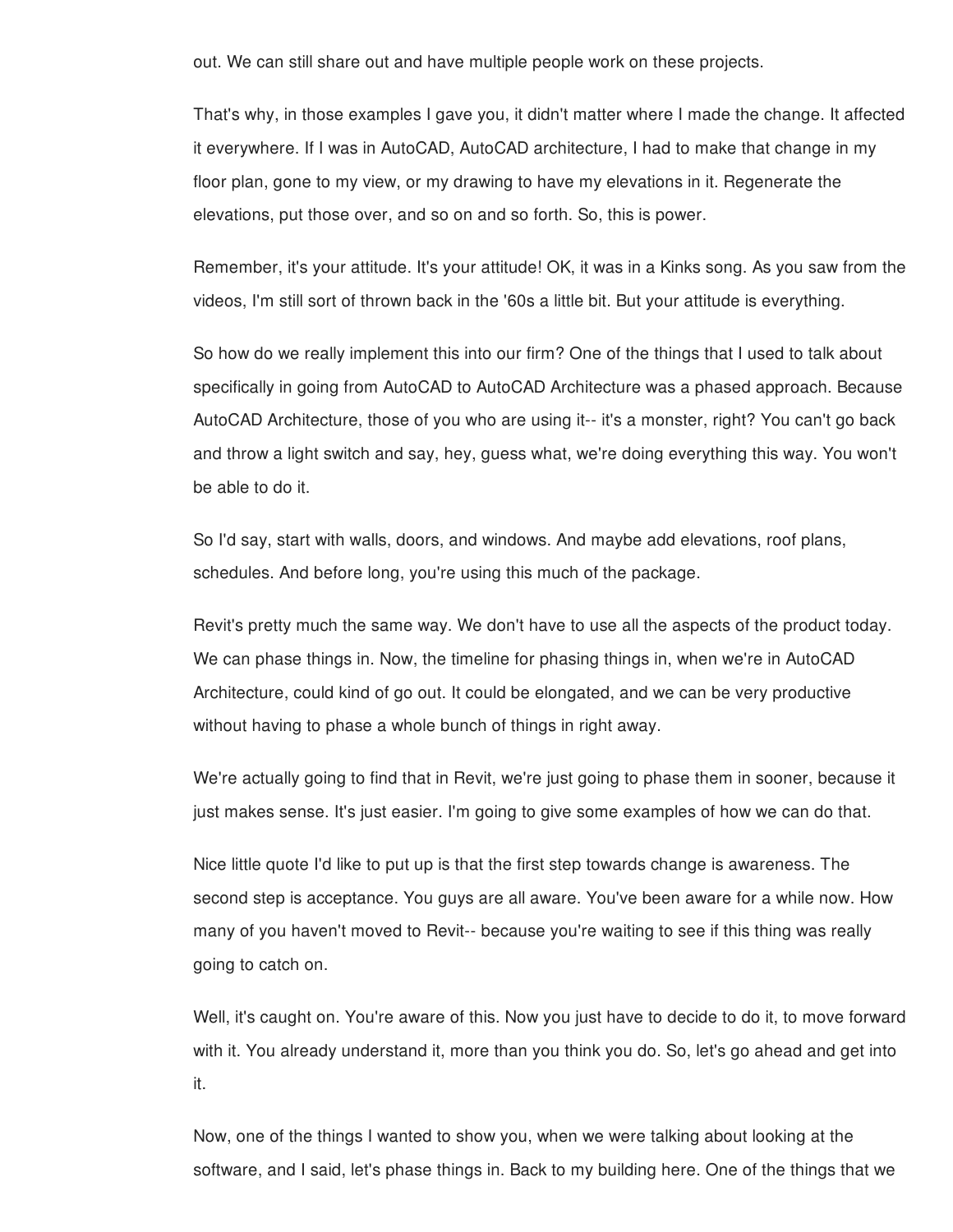can do that I like to phase in-- how many of you actually have a fantastic, detailed library? OK, a good detailed library?

So, you have a lot of pre-made AutoCAD details. That's what I'm getting at. Maybe they're already placed on a sheet. Do they have a lot of that?

And you put the sheet in just about every job. Sometimes you x out what isn't supposed to be there, or whatnot. Why can't I leverage that? Why do I have to do all my details in Revit, when I'm making this transition? I've got a really good AutoCAD Architecture library.

I'm with you. Let's leverage it. Let's use it. Let's phase in doing details in Revit later.

So the example I'm going to give you is actually how to leverage that. How to use an AutoCAD detail in my Revit environment. Now, what some people do-- how many of you have actually created CDs in Revit? OK, a couple of you. Do you use the indexing tool? It's actually pretty nice, for your cover sheets and whatnot, set that up.

And so what some people would do, they would create dummy sheets so they would show up in their index of what their AutoCAD sheets are that they're going to insert. To me, that's just a pain. And also, you don't have to create dummy sheets to make your index show up right.

But then what happens if you do that? You're right back into that thing that I told you we can eliminate in Revit, which was that coordination issue. Because now you've got all these details already numbered on a sheet, so now when I put a callout in, I have to actually manually add text, and then I have to coordinate that and make sure it's right.

Well, how can I use my AutoCAD information, and still have the intelligence of Revit? Anybody already do this? OK. So we got one or two people-- you guys will like this.

All right, so here's my project. I'm going to bring an AutoCAD detail into here. We're going to place it on my sheet. So, just showing you where I want to put this, I've got a spot there after 9. This detail isn't really architectural where I'm going to put the callout. This is just an example.

So the first thing I'm going to do-- I'm going to go to AutoCAD, AutoCAD architecture-- here it is. I'm going to put a floor construction joint in. Detail already exists. You may have these already in AutoCAD in your world.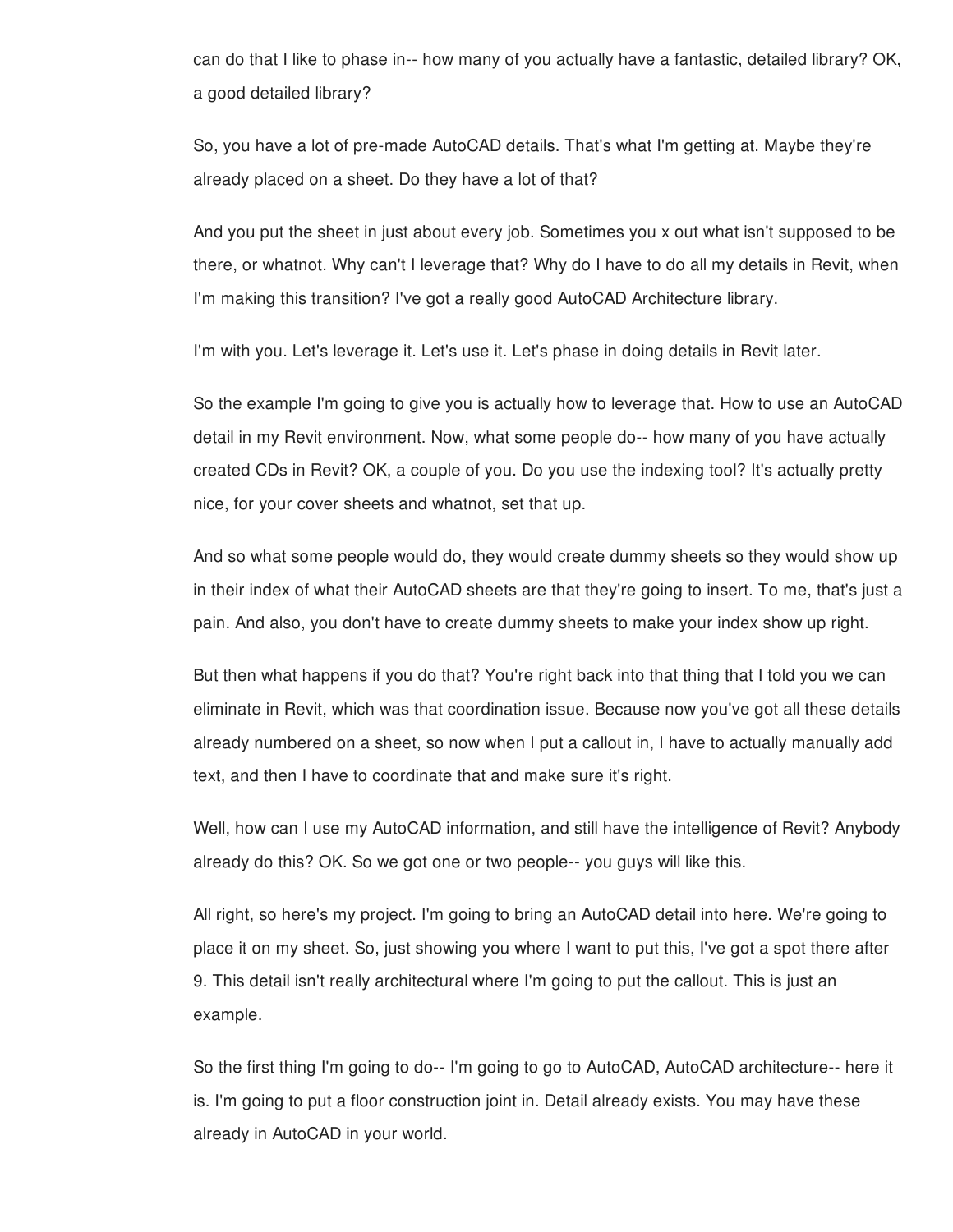So what I'm going to do is I'm going to go up to my ribbon, and I'm going to create a new view. What type of view am I going to create? I'm going to create a drafting view.

So I give it a name-- I'm just going to leave it this name right now, but you can call it what it's going to be. Now, this may seem like we're going through a few hoops, but this is how we keep everything smart. Most important thing was, I made sure that the scale was the same as the detail I'm bringing in.

So, now it's just basically a blank view. It creates the view in my project browser for me. There it is, drafting view. There's still nothing there. So now I need to bring in my AutoCAD detail. This actually works best if I have my details in separate drawings. But I can do it the other way if I want, but it works best.

So I'm going to import a CAD file. Here's the ones that I have. My DWG. I can pick different-- I can pick DGNs, DXFs, even SketchUp. Let me make few changes, I want to keep the colors. Do I want all the layers that are in that drawing, or just the ones that are visible? Just a few clicks. How do I want to place it? Just have it come in. I'm going to place it because it's a detail manually in my environment. I'm going to say OK.

And then, just like real world, I'm going to sit here and wait. OK, my connections weren't the greatest when I was doing this. So this actually doesn't take as long as it's showing here, and it's not too bad as it is. But there it is. For all intents and purposes, for AutoCADism nomenclature, it's a block reference. Essentially, that's what this is.

So I brought this in. I put it in this drafting view. I didn't have to redraw it. I did have to do a couple things, I had to create the view space for it.

Now I'm going to put a callout in. This is where I am now going to use AutoCAD and Revit, and it's going to be smart. So I'm going to go back up to my views. I'm going to do a callout. What type of callout? We'll just put a rectangular one. The sketch one is if I want an odd shape.

I'm going to switch to my properties. I can do a few different types of callouts. I want to make sure this is a detail.

And as soon as I create that, you're going to see that my option bar changed. And it's referenced to another view. I created that view already. I brought the AutoCAD reference in. It's listing every view that's in my database, in my project.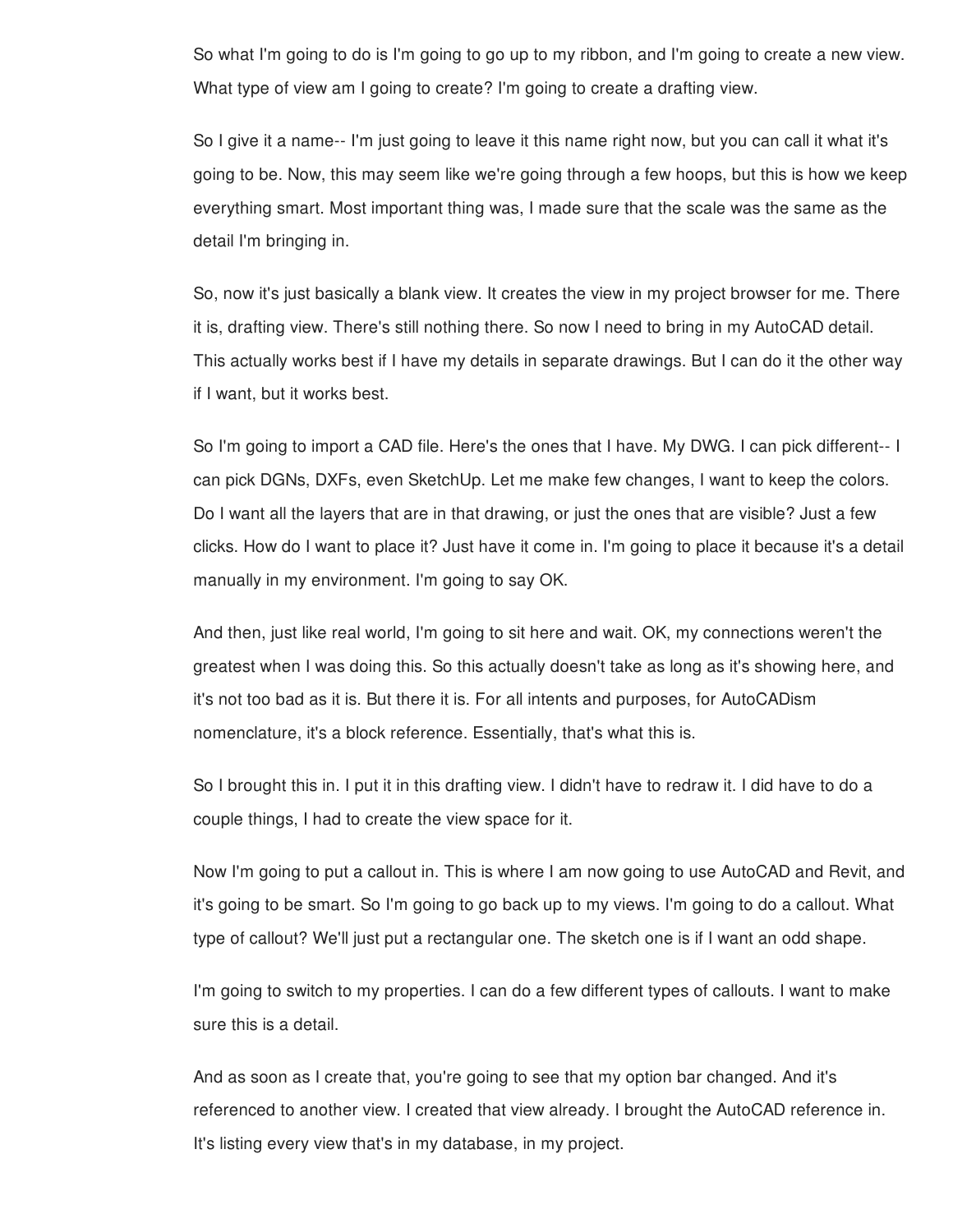So everything is listed here. I can see it, and I can reference this callout to it. What I really want though, is I don't care about the reflective ceiling views, or the floor plan views. I care about the detail views. Yes, the list can get long. Organization is a key.

So I'm looking for that detail-- I believed I called it detail one, or drafting one, or something like that. I think that's it. But just in case I'm not sure, I can go back to my browser, double check the name. I think when I did this, I couldn't remember what I called it. This is what you wouldn't call your real slick canned demo. I just did it as I would do it.

So there's my callout. You can see that it's still empty. Why is it empty?

# **AUDIENCE:** [INAUDIBLE]

**TOM TOBIN:** It's not on a sheet. That's right. So now I'm going to take that out of the view, and I'm going to place it in this sheet. I don't know why I felt the need to stretch all those up and down.

> So, we're going to see, as soon as I put this, drag it on, is going to fill in my callout. It's going to make it number 10. It's going to give it the name, I can change the name.

But once again, now I'm phasing in what I'm doing in Revit. I'm leveraging information that I already have existing in my office. And I'm making it more productive, because I have now taken care of the coordination issue. So if I move this AutoCAD detail to a different sheet, the callout updates. So that's pretty nice.

Now ideally, what you would do-- which was something I was struggling with in this particular company-- is you can see that the fonts and everything aren't the same. Ideally, you'd have all these matching between platforms.

So, that's pretty powerful. Would you agree? And you don't have to know anything about how to create details in Revit. Right?

Well, let's just take this to the next step.

#### **AUDIENCE:** [INAUDIBLE]

**TOM TOBIN:** Was it imported? Why? Why do you ask? Because a linked file-- OK, I can make changes to it in AutoCAD, and then I try to update that. As you know, oftentimes when we're doing details, they become job-specific. And you want to have that sort of be part of the job. I don't want somebody to accidentally edit that, and then it update and change my file. So importing it kind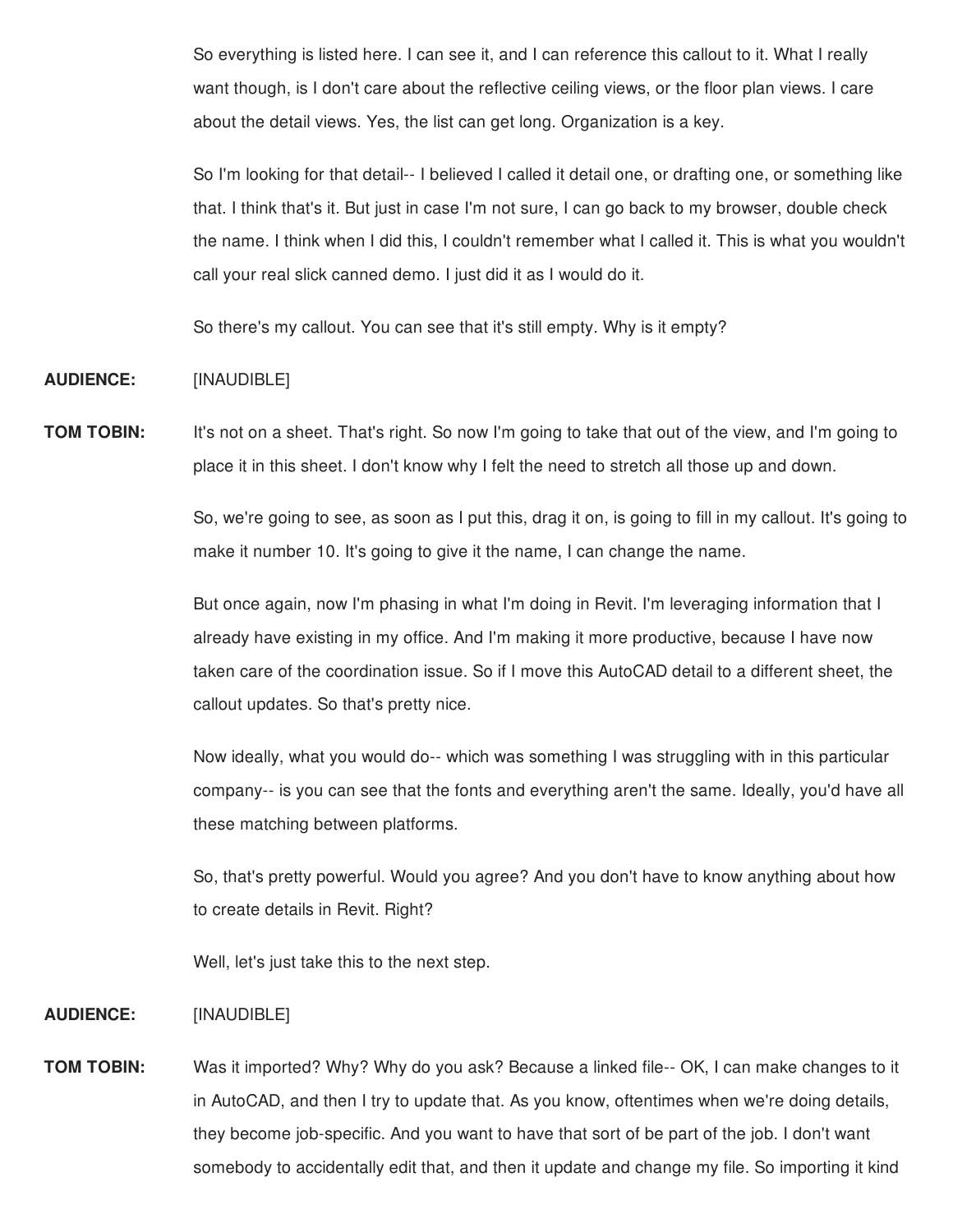of brings it into the Revit environment, as opposed to linking it into the Revit environment.

**AUDIENCE:** [INAUDIBLE]

**TOM TOBIN:** It does. Absolutely.

**AUDIENCE:** [INAUDIBLE]

**TOM TOBIN:** Fantastic point, how do we handle that? Let's take that to the next step here. It's almost like I paid you to bring up that question.

> So the next step really would be, let's take my AutoCAD information, and let's just Revitize it. You like that word? Revitization?

> So we can take that, we can Revitize this detail. So we don't have to recreate it from scratch. We're going to eliminate all of that extraneous information that comes with it.

> So how do we go about doing that? Essentially, we want to do the same thing, except where we want this to be a Revit detail. So, let's see if I can get this to work again. Going to go back to AutoCAD. Here's my detail, same detail, nothing new here. Once again, I don't know what I was thinking.

> Here's the difference. Before we created a drafting view inside our project, and we imported it, what we're going to do here is we're going to start a new project. This is where we wash it. This is why we do this. We wash it through.

> We're going to pick-- you can use out-of-the-box templates. If your office has a template, use that. It really doesn't matter, because we're not going to keep this. We're just doing it to get the AutoCAD information out, and turn it into Revit information. Then we're going to pump it back into our project.

> So, once I've got the new project created-- I wanted you to see that you actually have to wait. So once I've got the new project created, I do exactly the same steps. I go to View. I create the drafting view.

I'm going to give it the name this time. Just because I wanted to. You can name it later, however you want to do that.

Got to make sure that the scale is still appropriate, and I'm going to bring it in. Creates the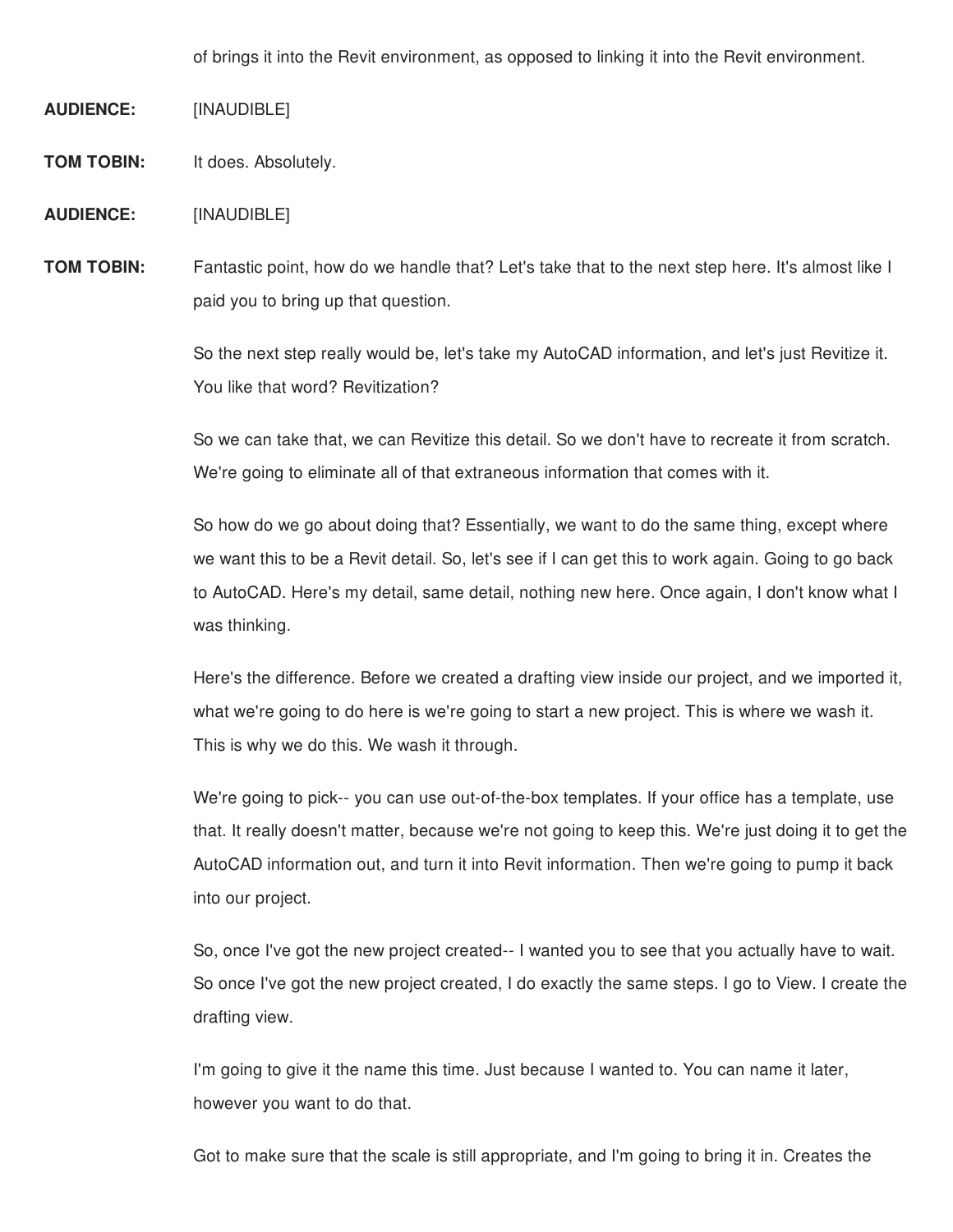view. We're going to import it again, after this is created. Boy, I got to change these. So we're going to go up to Insert. And we're going to import it.

All right, so there's my list. I can change it if I want. However I want to do this, you can see once again the different setups. And everything's cool. Should've remembered it from my last session-- I mean, when I imported last. I'm going to say OK. And that's how quick it should come in.

So I said before, it's a block reference, essentially. I also said that what you don't want to do in Revit is explode. Well, when you get it, you actually get a toolbar that says, explode. Now we know what we're talking about, right?

So I'm going to-- I can partially explode it, or I can do a full explosion. Let's nuke that whole thing. It's just going to tell me that it's got some little issues as it explodes, which really isn't a problem.

And then for expediency, I'm only going to Revitize one of these details. So you can see it all lives as objects in my view. I'm just going to blow those away.

And I'm going to show you how quick you can do this. Now, this is a very simple detail, but the process is exactly the same. Something you're familiar with-- select all instances. That's the same.

So, I'm now going to take that from my AutoCAD text, and I'm going to make it my Revit TrueType font. Now, had I coordinated this better, and these were placed in the TrueType font, and I was using all the same stuff, I wouldn't have to do this.

So I'm going to take care of that. I'm going to adjust my size a little bit. As you can see, they're not all just single lined text, either.

I'm going to just one click, Add leaders-- which I like, as opposed to having to add leaders. Put those in. Now, for whatever reason, certain objects-- it won't do the select all instances. I just have to go through the pain here a little bit.

So, I'm going to individually select these objects, get rid of them. I'm also going to change the title. I want that to be a little different than my note. Once again, Revit font that I have.

Now, you saw that big long list. Some of those are because of all that stuff that came in with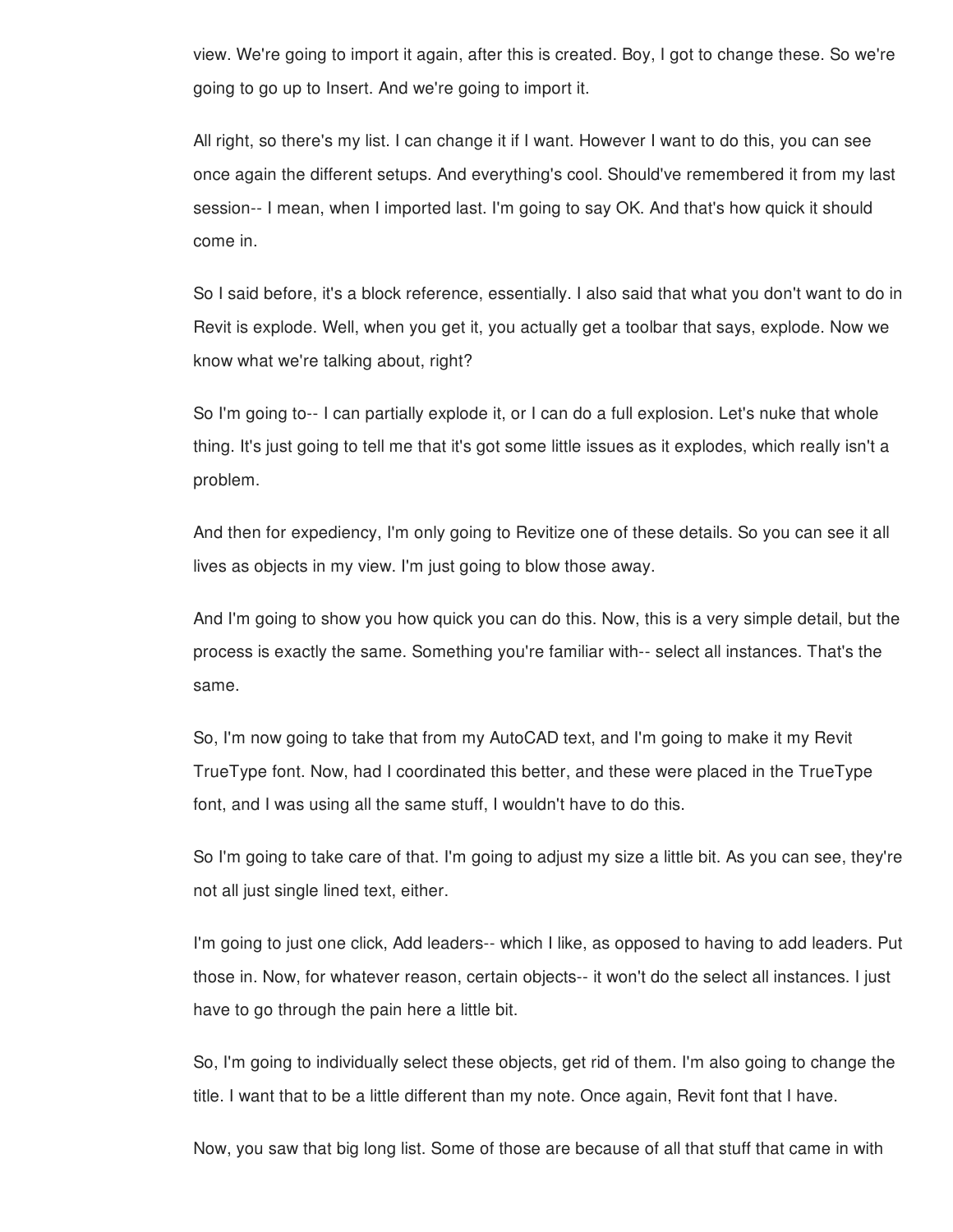AutoCAD. Some of it's because I have it existing in my template for other views that I've created. So now, I'm going to get rid of the dimensions because when I exploded it, it all went down to its base elements. I want real Revit dimensions here, so I'm just going to pick them, blow them away, and had Revit dimensions.

Now, I realize that you're thinking, well, I could recreate this by now, but you don't have to worry about thinking about how to create it. Everything's there, we're just sort of editing what it is. So once again, I feel as though I'm getting more bang for my buck, leveraging what I already have from AutoCAD. I didn't actually set my units correct, so-- yes, that's right. Sometimes I forget how to set this stuff up right too. Easily fixed.

Change my units, get the display I want, put my Revit textile, or dimension style in. It's there somewhere. There we go.

And now I'm just about done. I only have a few more objects that are AutoCAD. I've got a crosshatch pattern, that's still AutoCAD. I want to change that to be a fill pattern in Revit. So I'm just going to select it. I'm going to pick a fill pattern that I already have in my system.

Now, one of the other things I can do is I can select it all and use a filter. This tells me what's AutoCAD and what isn't. Very handy tool. So in this case, I'm just going to select all those AutoCAD lines, and I'm going to just change it to a Revit line, because this is just one. You can make in different weights and whatnot if you want to, but just so you see what's going on.

So now I'm going to do that again, and I shouldn't see anything in my filter that remotely looks like Revit. I'm sorry? That remotely looks like AutoCAD.

### [LAUGHTER]

Sorry, I wanted to see if you guys were paying attention. All right. So now this is--

- **AUDIENCE:** [INAUDIBLE]
- **TOM TOBIN:** Yeah, in the parentheses, it would have the AutoCAD name behind it.
- **AUDIENCE:** OK.

**TOM TOBIN:** So now this is truly a Revit detail. I can go to my browser, I can right click on the name, I can tell it to copy to the clipboard. I could have also selected it and done a control C and then a control V. I have a little more control over it this way, though, because I don't have to insert it.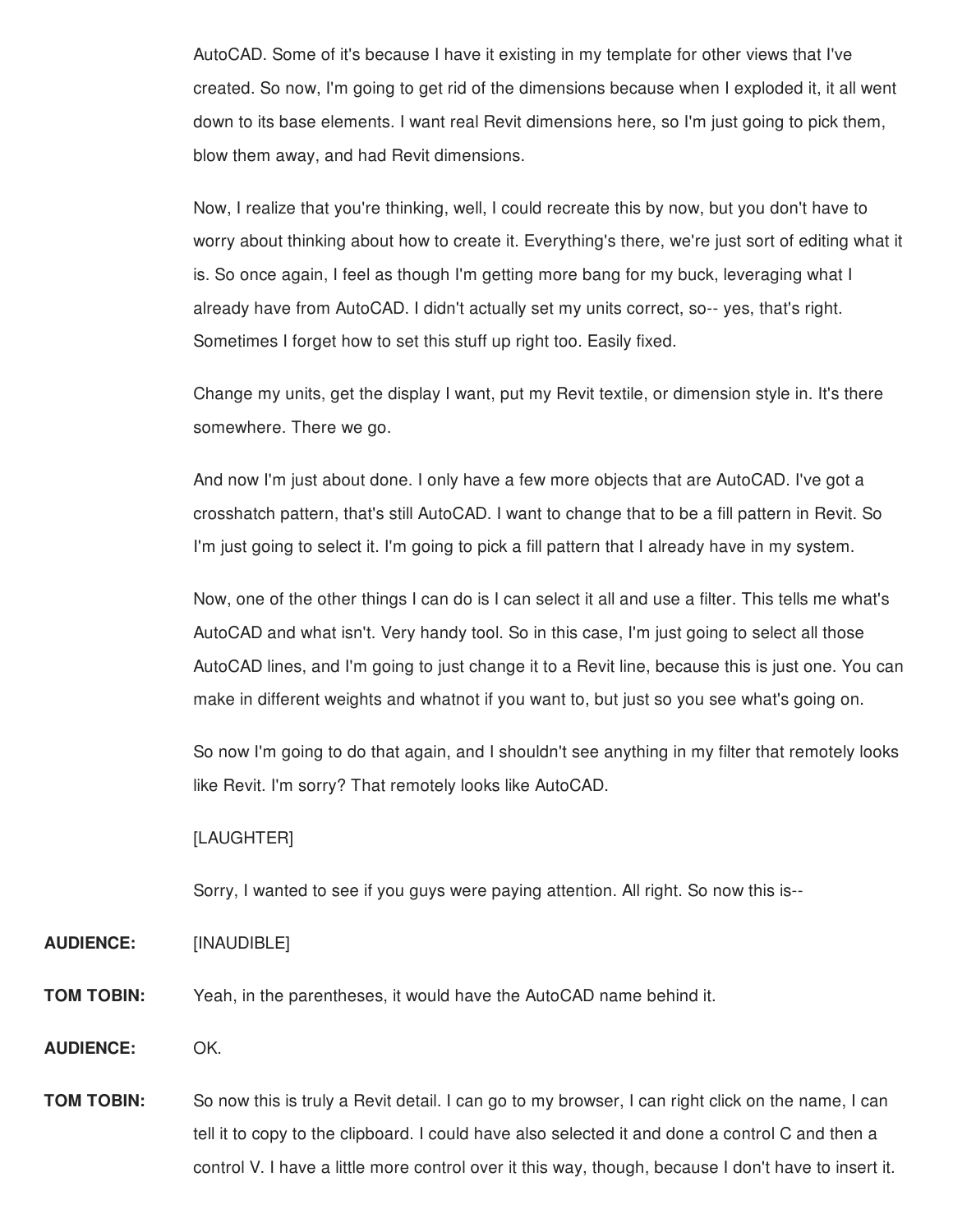So I go back to my project. And what I do is I'm just adjusting, so I'll see where the detail will show up. I go to Modify, and I just paste it in. Once I've pasted it in, it's-- one of the nice things, and you can say whether it's good or bad, but if that particular detail object exists in my project, it will always use the one that's in the project. It won't overwrite it. So you may have to do some adjusting, if you wanted it to look the other way.

But you see that it put it right into my browser. There it is. The detail. If I go ahead and-- what am I showing you next? Oh, I'm going back to the new project I had created.

Blow it away. You don't need it. So all that AutoCAD information-- gone. Doesn't matter.

And that's why we did it. Then just for the fun, I selected it, make sure that it was all what I wanted it to be. Now I can do the callout, and I can drag it onto the sheet, and do all that kind of stuff, and it's truly a Revit detail.

So once again, I'm sort of phasing in. I now am learning how to do details without really having to learn how to do details, right? Because the information was there for me.

The next question I usually get after this is, once I have created this Revit detail, and you have these AutoCAD libraries of all these details, how do I do that in Revit? Can I do that in Revit? The answer is yes. So what you do, or what I did in this particular case, is that-- how many of you have a standards folder on your server? I should see every hand go up.

So you have a standards folder. Let me navigate to mine. Where am I going?

So I have what's called a support folder on my server. Under my support folder, I have a standards folder. And inside the standards folder, all these levels down, I have Revit. So these are my details, my standards I have for Revit. I created one that just called Details-- a Revit project that is just nothing but details.

So if we open that bad boy up-- let's see, are you going to open up for me? Yes, thank you. We're going to see that if we look at my browser, I have all these details I've created. In my particular case, I placed them on 8 1/2 by 11 sheets so I could create a PDF library of them, so that people could look at them and see what they are.

And I do this as I'm creating in my projects. Whether it's taking the existing AutoCAD ones and Revitizing them and putting them in, or I'm doing project-specific ones, I'm trying to build my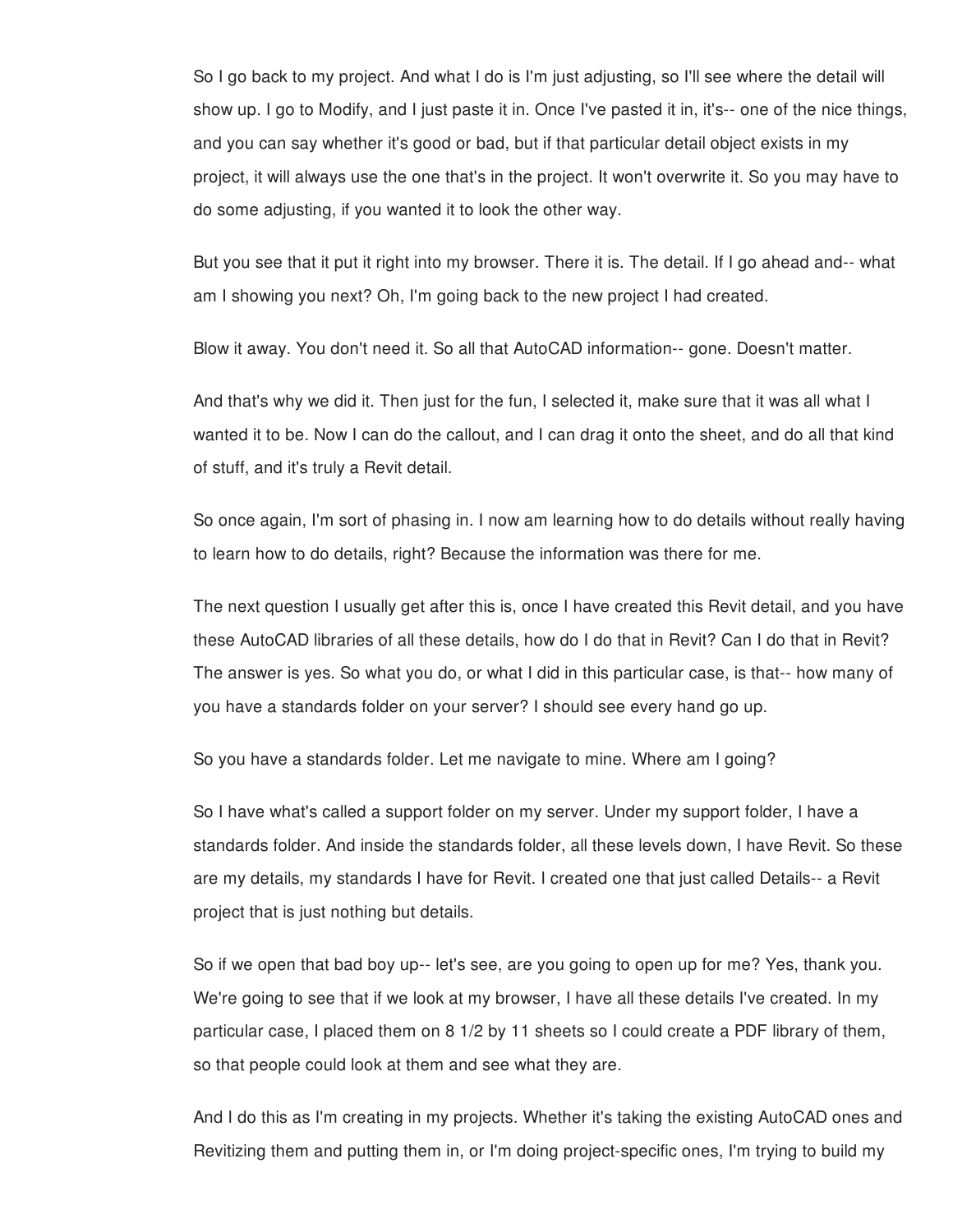library. So once I've got this library built, I can go through, and I can pick out the ones I need, or what I want to use. And I can select them on the screen, and do Control-C, and paste them into my project. Or I can do it the other way that I had done it, which was right clicking in a project browser, copying it to the clipboard. Those are all good methods. There is another way to do it. Is anybody else familiar with the third way?

**AUDIENCE:** Import view.

**TOM TOBIN:** Import view? OK. What--

**AUDIENCE:** [INAUDIBLE]

**TOM TOBIN:** OK, so insert from another file, right. I didn't actually do so well-- I'm going to show you that one real quick, if this plays well with me.

> So let's go to our Revit environment here. And this is just the sample Revit drawing that comes with the package. And all I want to show you is the other option of how to bring in these details from another file.

> So I'm going to go into insert. And right here, I have this insert from file. So I'm going to pick it, I'm going to say insert the views from a file. And in this case, it's going to be that detail file that I already created.

> So I'm going to go to support standards Revit. And there is the details folder I had made. I had upgraded it to 15 so that we wouldn't have to wait. And I get the full list here of every view that's in that drawing, that Revit file. I only want to look at the drafting views only.

And then I can just start picking out the ones that I want. I can look at it, click it, and I can check as many as I need. And just pick a few different ones. I'm going to say, OK.

And once again, it's that thing about, hey, I already got these patterns in here, but we're going to use the ones that are part of the project so that if you want them to be different, you'll have to change those. And now they are all in this project. Easy, easy, easy.

I try to create subfolders. There's a little routine for doing that that helps you organize it a little better. I'm going to go to discipline, I'm going to edit that. This is just looking at my browser, how I grouped this. And I'm going to do subdiscipline.

And now, those drafting views should be coordinated under headings. So that I can easily find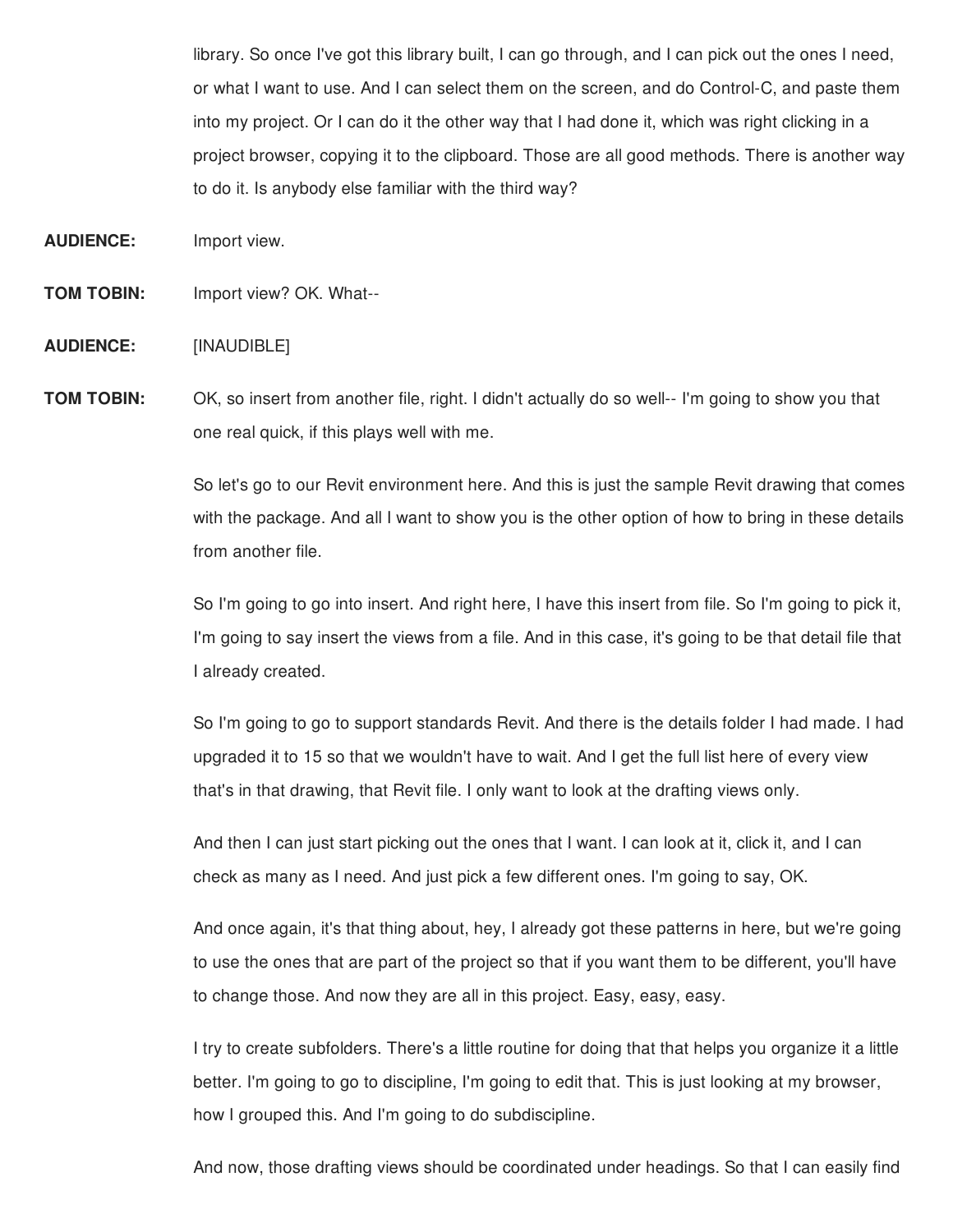them and adjust them. Pretty cool? Pretty useful?

I can still kind of have a mixed environment. I can take that information, and not have to fully recreate it. I can just Revitize it. I think that is pretty useful stuff. OK, so we just looked at the software. And let's get out of all that.

OK, so I've been talking about what are we waiting for? Change is always good, right? It's always good, good.

The only thing we can count on in life is what? Change. That's right.

But even good changes have what? Drawbacks and challenges. I hate bringing it up because I want to be all positive and optimistic and pie in the sky. Now, we are going to hit some challenges.

So when we want to try to get our team, our firm, to get over into Revit, we have to realize that we're going to have some headaches, and we need to think about them ahead of time. So what are some of those challenges? Well, knowledge. One the reasons why you've been waiting so long is you keep looking at it and you're going, oh, man, I know AutoCAD so well, I know AutoCAD Architecture so well, I've created all these LISP routines, and all this other stuff. And I don't understand how Revit works. I can't write those in Revit. Where's my command line?

# [LAUGHTER]

Don't worry about it. You actually already understand the concepts, right? You really do. You'd be shocked at how much of this information you know.

So, quit coming up with excuses. This is something else, the challenges you're going to have to look at. Everybody says they know Revit. But not everybody knows Revit. I don't know if that makes sense to you.

Autodesk has done a really good job now, getting it into the universities, even all the way down into the high school levels. That's great, because at least now they understand what you're talking about when you ask the question. But knowing picks and clicks, or conceptually what it can do, or they're pushing really in the universities as the design tool.

It's really cool. Look at this. It's neat.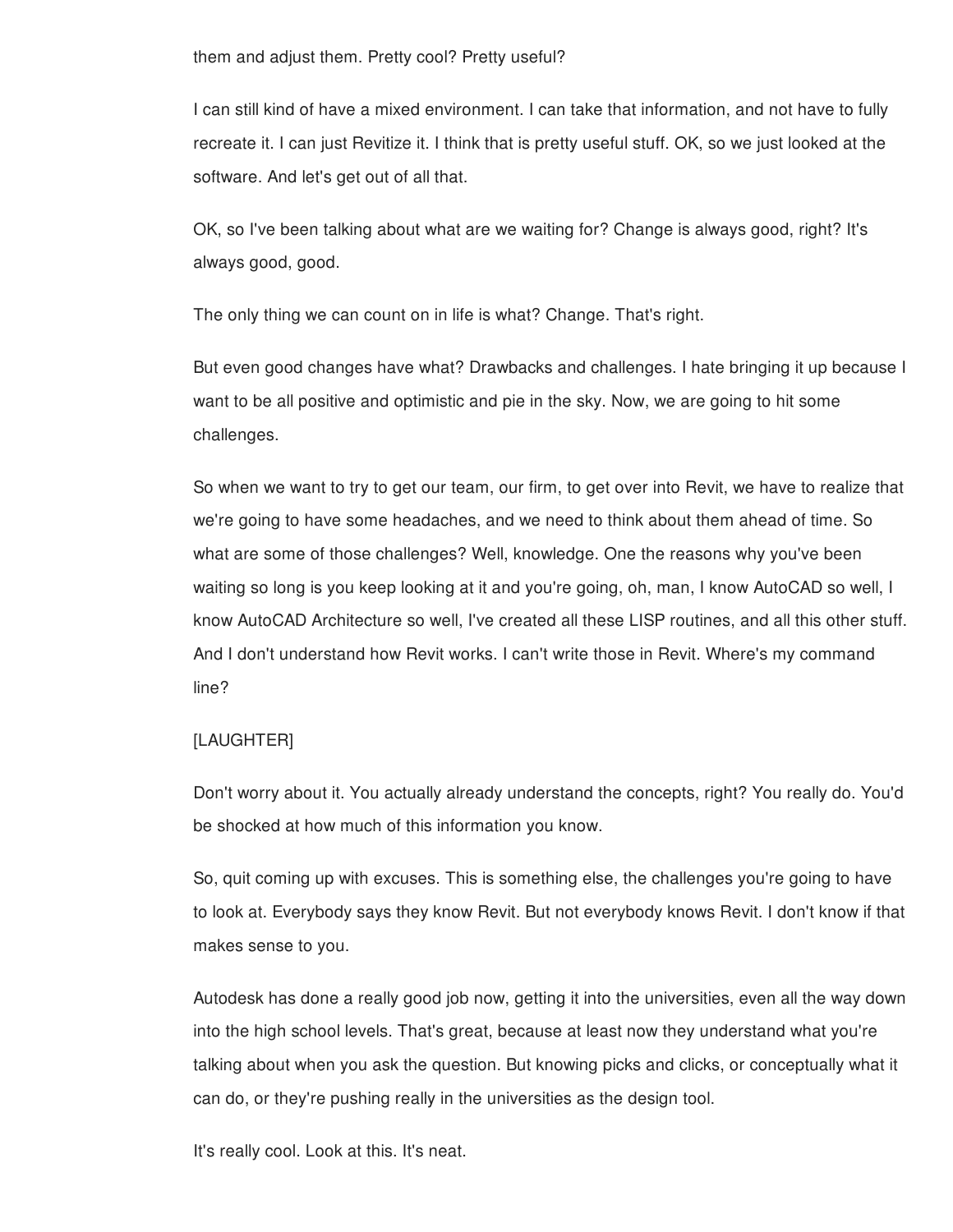They may not translate that really well into a production environment. So just be aware that really, if you're trying to make a transition, and you're looking at adding people to your team to do this, try to get people who have been using it in the workplace. Or get some AutoCAD Architecture guys who know that really well, and then give them a class in Revit, and you will be surprised at how quickly they'll be up to speed.

Working well with others. It's always a challenge, isn't it? Of course, I'm not talking about the person in the cube next to you who has their headphones on and is always singing, but doesn't realize that they're singing. Or the person three cubes down who's talking on the phone like they're the only person in the office. Those are challenges, but they're not the kind we're talking about.

Really talking about our consultants. How many of our consultants are using Revit? Just a few. That's right. So we're using the excuse-- well, our consultants aren't using it! It will be a nightmare to exchange information. No, it won't be.

First off, very easy tool for translating a Revit model into a 2D AutoCAD file to give them as a background. We've already shown that we can import or link CAD files. So we can do that and use their information.

They may be using Revit. Great. I found that structural engineers are very open to Revit. They seem to embrace it fairly well. Besides that, that package works really well.

But how do we handle the coordination issues of that? Well, if they're using Revit and I'm using Revit, we want to share information, we want our stuff to be the same. So we still have to figure out how to work with them. Does it come down to fonts, title blocks, whatever. We want to make this stuff have a cohesive package when we're done, right?

So that's one of the challenges. And you know what the real answer to this challenge is? What's that?

- **AUDIENCE:** [INAUDIBLE]
- **TOM TOBIN:** BIMEPs. And how do we-- he said, BIM Execution Plan. Absolutely. And what's the first step in executing that?
- **AUDIENCE:** [INAUDIBLE]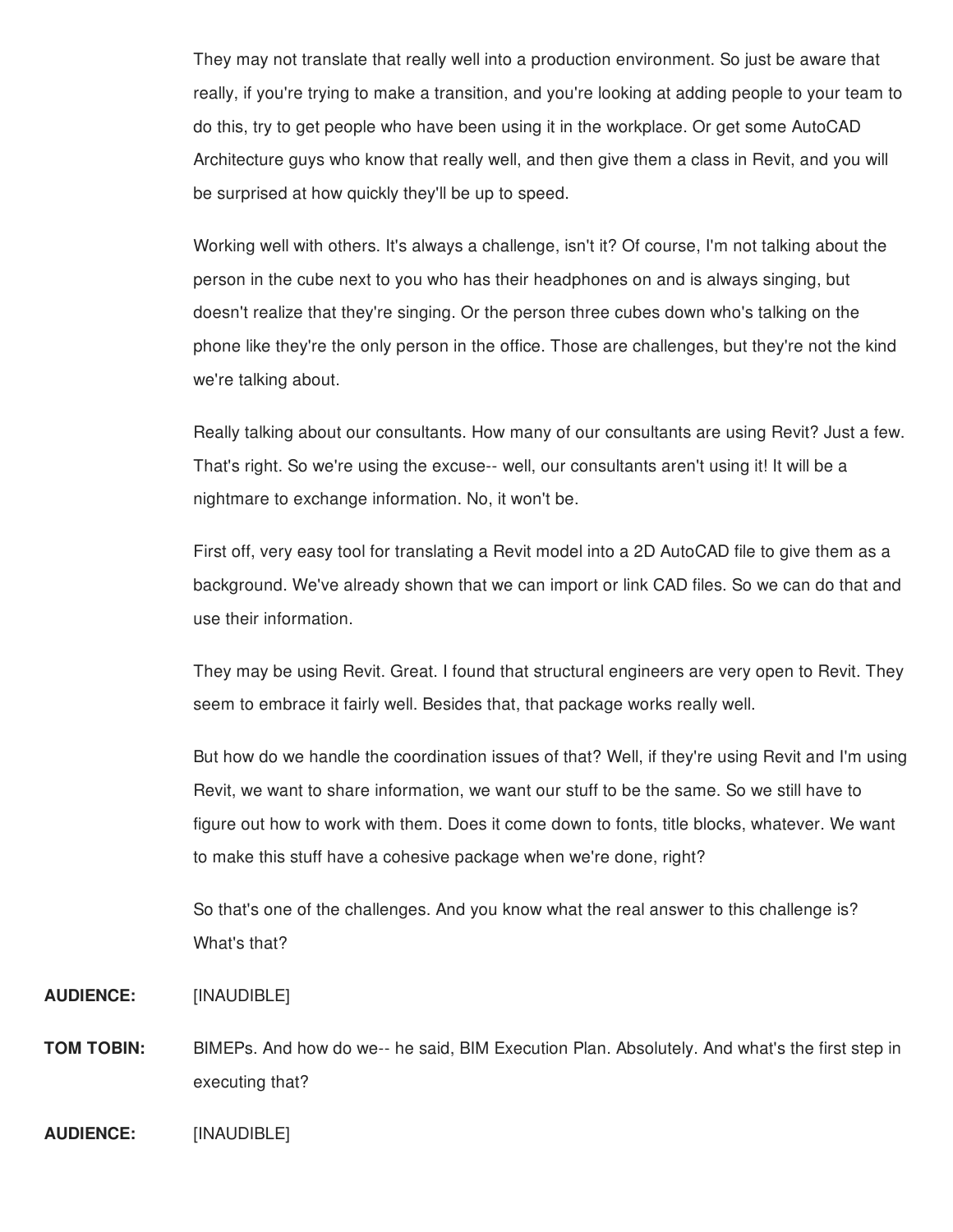**TOM TOBIN:** Hello? Are you available for a meeting? I can set up a Go To Meeting or a WebEx. I want us all to be on the same page. Communication. Talking. I realized that half the people here should be like this. Hello? OK.

> Budget. I was talking about the budget before that was going to lower our costs, right? Well, this is the dollar part of the budget. For the most part, you guys are buying AutoCAD and you're getting Revit, right? How many of you are getting the suites? Pretty much everybody. That's really the model that it's going to. So, we can almost take Revit out of the software purchase aspect, because you're paying for it anyways. But where is the real dollar amount that you have to think about? Training? Training, training, training. Where else?

**AUDIENCE:** [INAUDIBLE]

**TOM TOBIN:** Project standards, yeah. Because there's going to be a real cost in that. Anybody else?

**AUDIENCE:** [INAUDIBLE]

**TOM TOBIN:** OK, absolutely. I mean, that's all part of it. That's part of our phasing in, or can be part of our phasing in.

> What about hardware? Revit needs a little bit more kick in the hardware than AutoCAD Architecture did. What about our network? What about our servers? OK.

Those are some real costs that we have to talk about, that we have to look at. Maybe we're fine there. Maybe you live in one of those firms that has a nice budget every year for that, and you can stay up on it. But if not, that's a real cost.

You guys talked about training-- that's a real cost. So there's a real overhead cost to creating your standards. And how and when do we implement this? Those are real costs.

We have to think about that before we throw the switch, and go-- hey, we're Revit. Wait, why isn't this working? We haven't thought about these things.

We already talked about the first thing to get there is phasing this in, right? And I'm going to mention that again. But where this conversation has to start is the holy of holies. The people who say yes or no when you ask for money, when you ask to do something.

It's management. Management buy-in is mandatory. They have to realize those challenges. They have to realize those dollar challenges. And they have to be committed to trying to make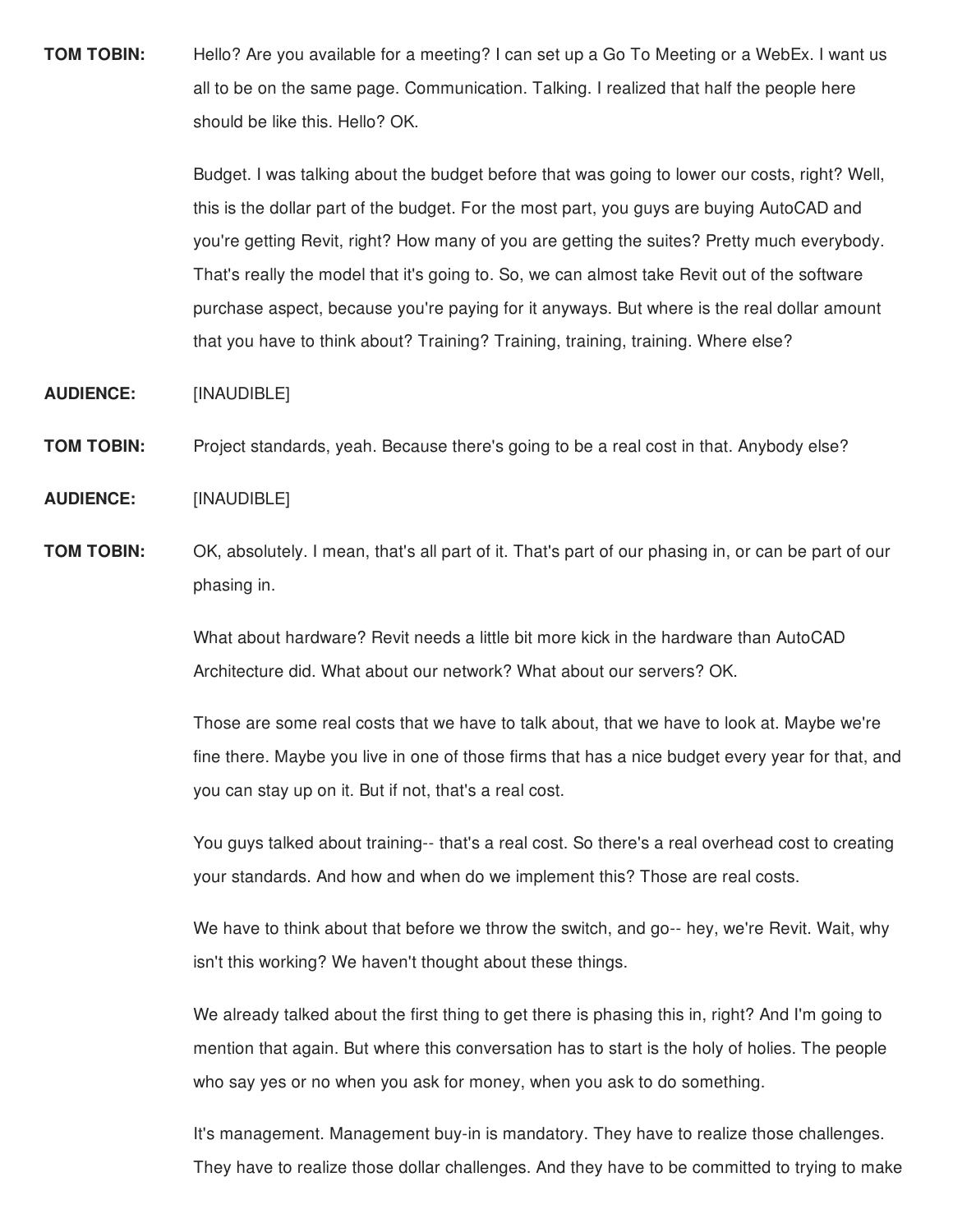the change themselves.

Because you know what's going to happen if they're not?

**AUDIENCE:** It will fail.

**TOM TOBIN:** It will fail. The other thing that will happen is that as you're trying to do it, you're going to have tire tracks up your back so fast to management, because they're going to say hey, I've got a deadline here, man. I could have this done already if you had just left me alone. And let me use all my bad habits in AutoCAD the way that I'd like to use them.

> And managers are going to say, what? This is taking longer? You get the job out! We need to invoice this!

Well, is that a reality? Yeah, we got to invoice, we got to get the jobs out. But if management understands that there's going to be some time, they're going to shut that down. So when they try to put those tire tracks up your back, and management says, hey, we are making a commitment here. And what you're doing is, you're holding us back.

Once again, not a reason to try to get rid of people. I'm very sensitive about that. I don't want to see people lose their employment.

What it means is, get on board. We want to have the right attitude. We want to do this together as a team.

We've already-- I keep talking about it. Phase in, phase in, phase in. Maybe in Revit, we're going to start-- we're not going to think about the model so much. We're still going to think about the prints. But we're going to have greater productivity tools where we're doing that.

So we can phase in those aspects. You need to decide if your firm's really ready to make the change, honestly. And I keep saying, what are you waiting for? What are you waiting for? Maybe there's a very good, compelling reason.

What do we really need? We were talking about-- what do we need now? What do we need later? I mentioned hardware, we mentioned standards, we mentioned things like that. It's not let's just update our layer book. Wait a second, there's no layers in Revit, how am I supposed to work?

Once again, AutoCAD Architecture-- it was object-based. Did it put things on layers? Yes. But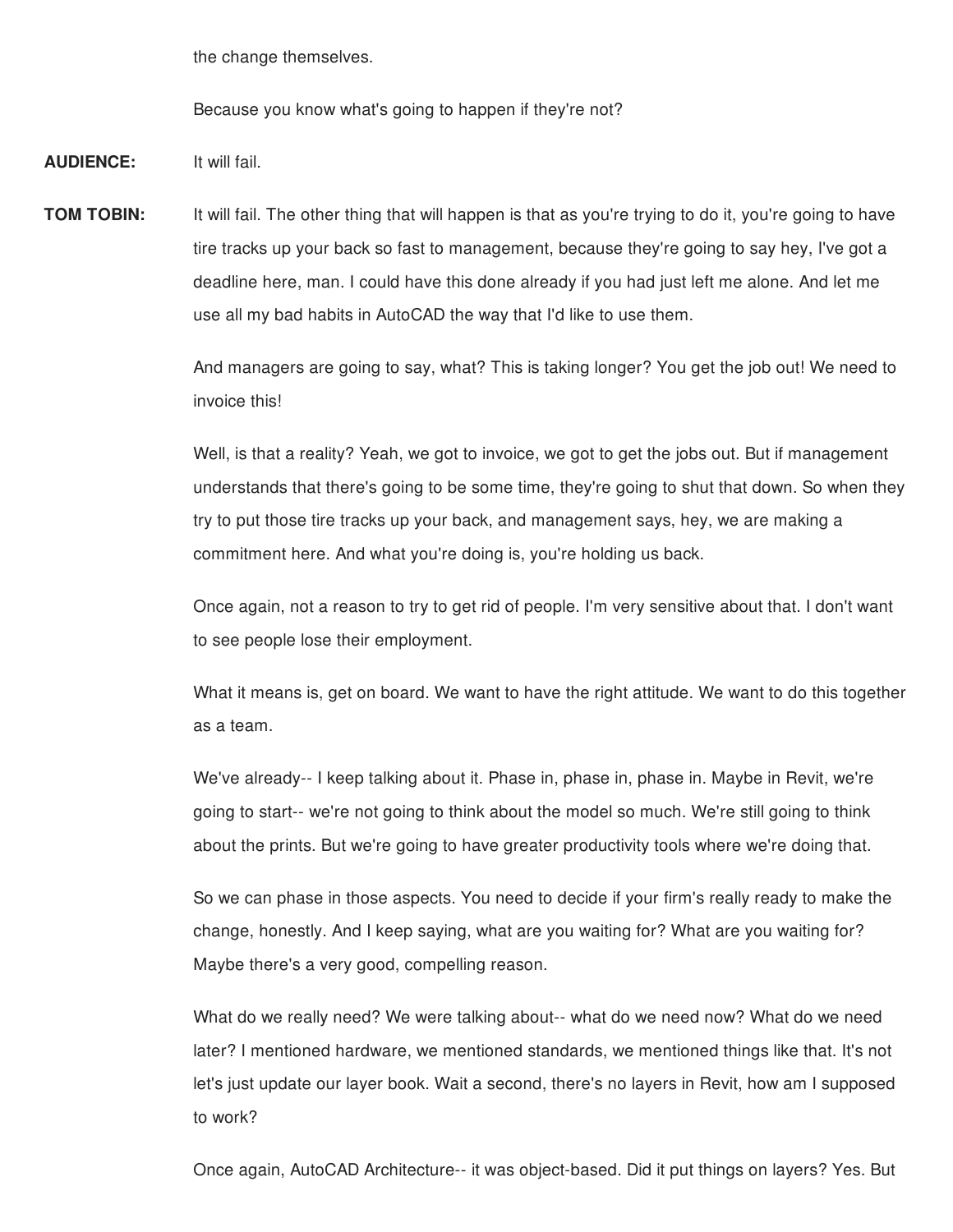did it do that for you? Yes, it did. Don't shake your head.

No, that's what was great, is because it was the first step in trying to take layer management out of your hands, because this is an object based system. A wall is a wall is a wall. If it's a wall, it's a wall. I don't need to put it on a particular layer that says it's a wall. So we can't just update our CAD standards.

So what we need to do is we need to create this transition plan. First step, objective look at our firm. I'm to the point though-- there's really no more excuses anymore. I kind of bought into it when, hey, the product's new, not many people are using it. Who knows if it's going to be around? It's going to be around. It is what it is now.

We need to clearly define our goals and understand them. It's going to go back Monday. You know my goal is? I'm going to use Revit. There you go. There's your goal.

That's a goal, to get our firm to Revit, right? But is that a clearly defined goal? Maybe, but it's not going to help you achieve that goal.

Maybe you go back and say, first quarter what I'm going to do. So I'm going to look at my hardware first. Going to look at my personnel. Going to look at my budget when to start creating templates, I'm going to start creating families.

Maybe I do a pilot or test project in the first quarter. That's a defined goal. That's a realistic goal. If I say, I'm just going to use Revit, you're going to be using AutoCAD Architecture again by Thursday.

Put together the right team. Internal leaders, right? Probably that's what you guys are. You just sort of-- when you got into the business, whether you started out like I did, with a pen or a pencil in your hand, you sort of gravitated toward the digital. And you grew in that. You will always have internal leaders. They're just going to surface. They're the ones that are interested and excited about it. Doesn't mean that they still don't want to be architects or designers. It just means that they're grasping this.

You're also going to have resistance. Every time. Negative Neds, Negative Nellies. Once again, throw out the Osmonds, one bad apple. How many of you can get that reference? Wow, there's only like, four of you. It was a song.

But one bad apple can spoil the whole bunch. It takes a whole bunch of atta boys to get rid of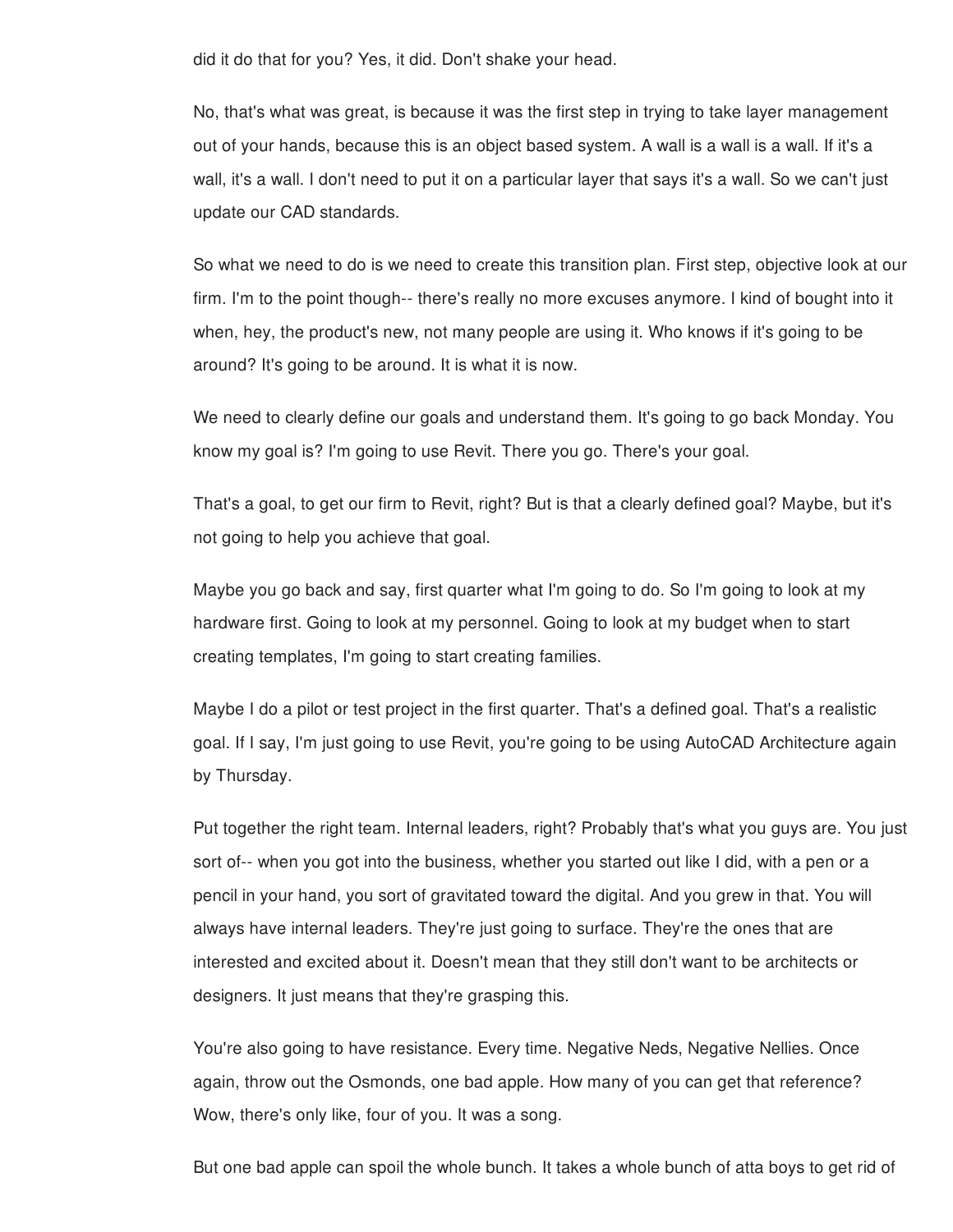that negative, as Dr. Phil would say. Got to take a whole bunch of them atta boys to get rid of that one negative comment.

And that's true, and this is another reason why we had to have management buy into this. Because they will sabotage you every inch of the way, unless you do what? Talk to your users. Talk to your people. You don't force this on them. Well, maybe you do, but you do it in a nice way.

Choose the right pilot or test project. You guys know the difference, right? OK, a pilot project is maybe something simple that we get paid to do. A test project is ideal if we can do it. It's taking an existing design that we already have, and we redraw it. In Revit, so all we're thinking about is learning Revit.

I was talking to a gentleman, Rodney. They have a fantastic library of CAD files of a whole installation, and they're constantly doing remodeling to this facility. They're doing the remodeling in Revit, but all the existing stuff is in AutoCAD. This would be an ideal situation to redraw that facility in Revit, because this is something you're going to keep using. So it's going to get more bang for the buck after it's in there. So if you guys can, I would definitely try looking at doing that.

Define what's needed now. We already talked about this, too. There are things, because we're phasing in, that we don't need to do today. But there are some things that we need to start.

And I will go back to the hardware. You need the hardware today. You need a template today. How many of you guys have set up templates? How many of you have more than one template?

OK, not as many hands. It is essential that you have multiple templates for your project types. One template does not fit all. You can base them off of each other, because you want to have consistency between them.

But a remodel template can be different than a new build template. A commercial office building template can be different than a hospital template. Different needs, different templates.

Same name and nomenclature as we go through, but don't keep trying to fit round balls into square holes. You can make more than one template. Define what you need now.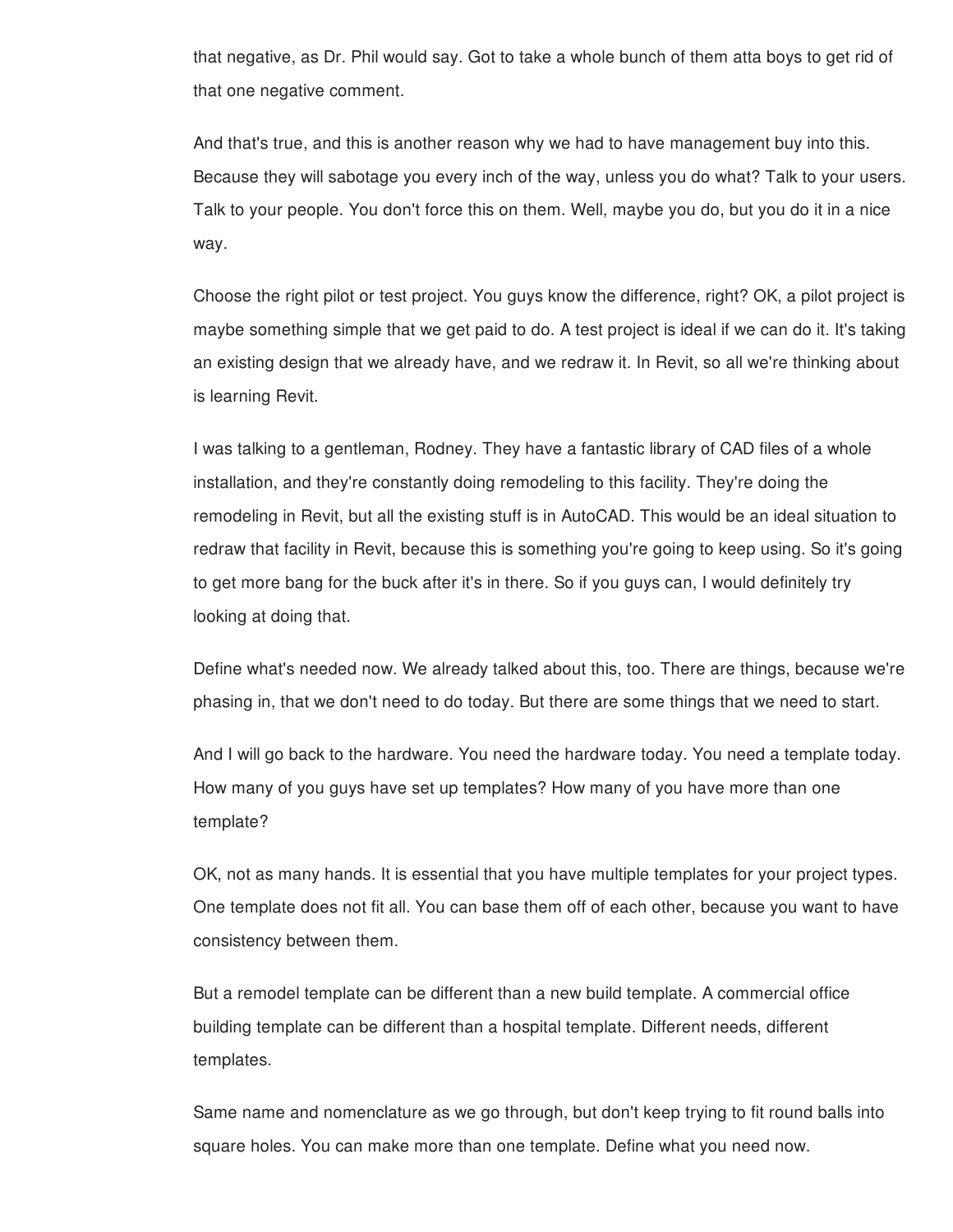The right mix of training, we talked about that. Self-motivators. You guys love YouTube, for other than cat videos? OK,

YouTube is essential. Whenever I actually have a problem, I will often go there. And most people, through the kindness of their own hearts-- or ego, I don't know what it is-- no, it's great. It's a great resource, because you usually get this narrated video telling you exactly how to do something that you know you can do, but you just can't quite remember what the steps are, because I haven't done it in a while. So, that's part of the self-motivated education.

Package learning. Picks and clicks, right? Got to learn picks and clicks.

But you can take that to another step. You can actually go to firms-- many of them are here- that can give you solution training. OK, we're going to come in, we're going to evaluate your firm. How do you work? What type of designs do you mostly do? What's your end goal?

We'll train you how to use Revit for you. OK, that's not me training you, that's them training you. But whatever.

Provide ongoing support and mentoring. Essential. Hey, I sent you to a class! Why aren't you being productive?

Internal and external. You don't have to know everything. These guys who are using AutoCAD, AutoCAD Architecture-- do you know everything? Really, you don't know everything? Wow. And you're in charge?

No, you can't know it all. You can't. But you need to know where to go to get help. Whether that's through your subscription portal; whether it's your reseller chain; user group, user group, user group; colleagues; YouTube; whatever it is, you can't just do the training and then walk away. And you can't do that to your users.

I don't know why I put this up here. Constantly evaluate and adjust. When you guys rolled AutoCAD Architecture out, it was perfect, right? Same thing with Revit-- you won't need to change anything. It'll be beautiful.

You have to search out the ways the changes. When I first rolled out AutoCAD Architecture in a firm I was working at, I had just thought of exactly-- I knew exactly how this was going to work. Exactly how I wanted to implement it. I did that. Implemented it perfectly.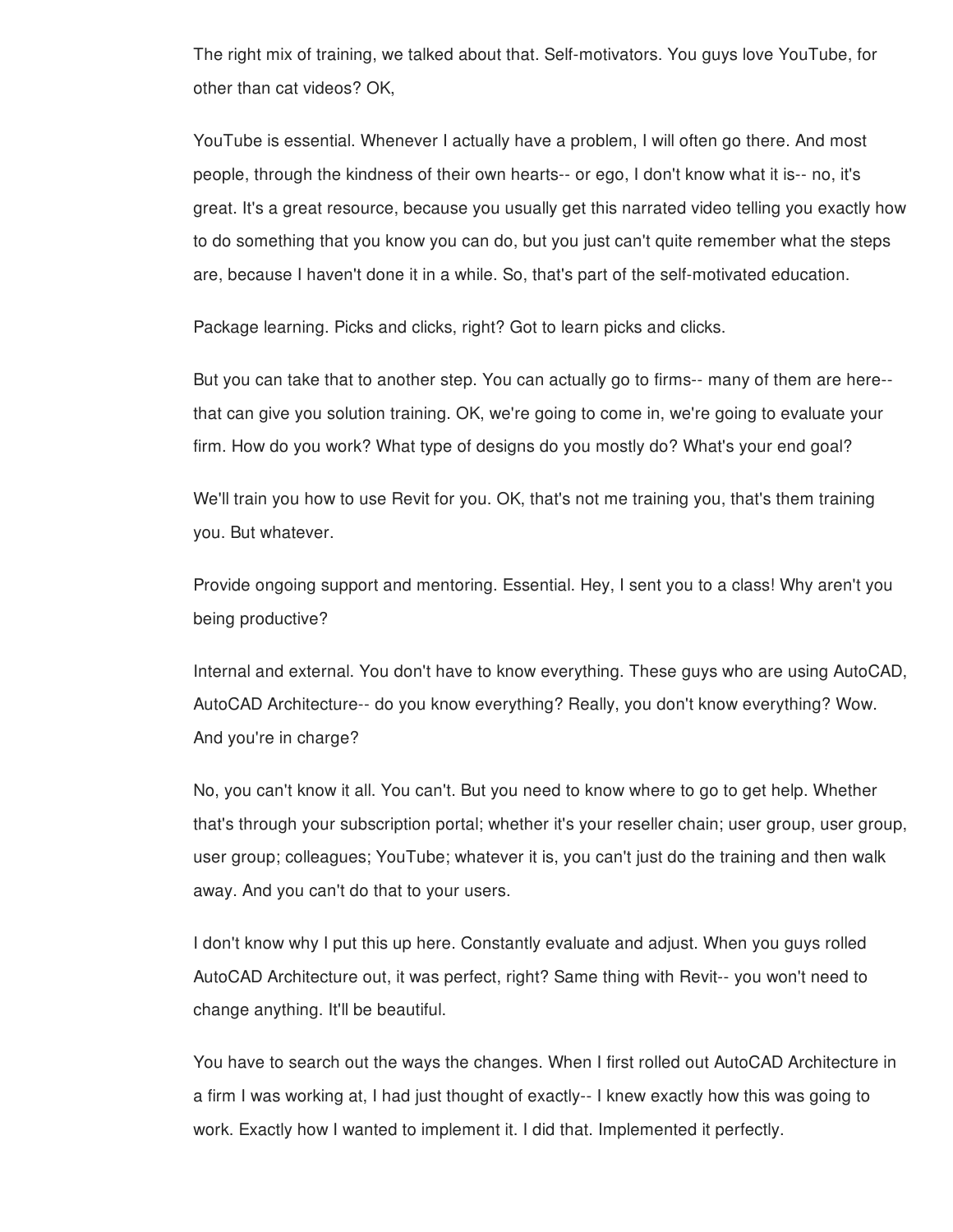I had to change that whole approach. Because the reality of when you're doing it-- you start coming across situations that you didn't take into account in the planning stage. Reality gets in our way. Reality makes it better. Because we adjust it, we change it, then we have a really good system.

And you guys are smart people. You already know how to do this. You really do. And you know how to look things up. You know how to work. So search out ways for improvement.

I keep mentioning staff. This is to help your staff, evaluate them. We've been rolling this out. We gave you training, we did all this stuff. What isn't working for you?

Once again, not a reason to get rid of you. It's a reason to-- what do we have to do in our training, or in our rollout, to do this? What assumptions are we missing? So that circles right back up to the mentoring.

How many of you guys have brown bag lunches? For your CAD? OK. If you don't, I highly advise you to do, monthly. Maybe you can convince the firm to buy pizzas.

One day a month, you come into the conference room, and you listen to your users. The only thing you have to worry about is, you want to make sure that it doesn't turn into a real degenerated conversation about the software. Autodesk is recording.

No, but what you want to do is you want to help everybody be successful. Your users are successful, you're successful, your firm's successful. So I would suggest that you do this. One of the things I used to do in user groups-- how many of you belong to user groups?

Sign up. Find one. Start one.

One of the things I used to do in user groups is that we would have these discussions. And somebody would ask about a particular thing. And maybe we had the answer, maybe we didn't.

But-- this will make you guys not want to do this-- I would say, hey, Bill, that was a great idea. Why don't next month you come back and research that, and present that to us? And Bill gets all upset because he didn't get the answer he wanted, he's got deadlines, when is he going to have time to do this. I don't know why I joined this stupid user group to begin with.

Bill goes back, he actually researches it, gives a 10 minute presentation. Smartest man in the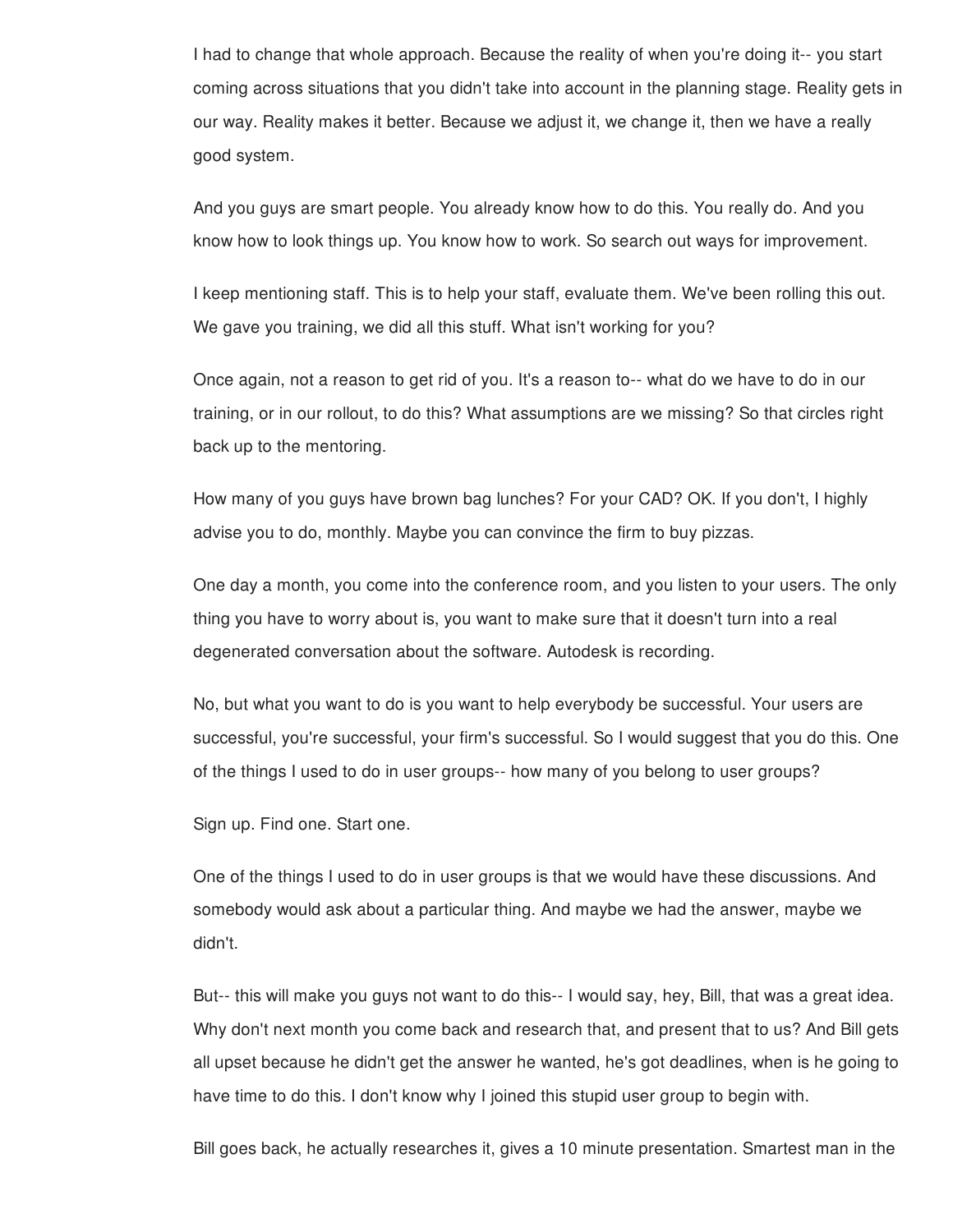room, for that point in time, on this particular subject. He feels good, he's learned something, he's contributed to everybody else. Everybody else goes, hey, if Bill can get it, I can get it too.

So don't always just be the person up front telling everybody else how to do it. Get the users involved. They're the ones using it. Oddly enough, they really know where the problems are.

So there's your checklist. Create the Revit Transition Plan. Put together the right team, pilot test projects, define what is needed, education, support.

It will be perfect. Don't worry about it. Adjust. What are we waiting for? Revit, Revit, Revit. Yay, Revit.

I know that's really what you here all the time at this conference, isn't it? Especially in the architectural side. But really, what are we waiting for? It's time--

- **AUDIENCE:** [INAUDIBLE]
- **TOM ROBIN:** Go ahead.
- **AUDIENCE:** [INAUDIBLE]

**TOM ROBIN:** Yeah, he's going to need to take small bites. And to be perfectly honest, as you're trying to become a full Revit house, there's going to be that transition period where you still have product that needs to be done in AutoCAD. Maybe he's the last person that you put in the transition team. He was talking about the resistance of a person who's been using AutoCAD for so long that they don't even want to think about using something else.

**AUDIENCE:** [INAUDIBLE]

**TOM ROBIN:** And actually, ultimately, you would want him to go over into Revit, because he can't shortcut that. He's going to have to embrace it.

> So you guys know what you know. And you actually know more than you think you know. That's kind of the key here.

> Phased approach is the best way. The time is now. It's what we want to do. This really concludes-- and I'm not going to do Porky Pig. This really concludes our presentation, my presentation.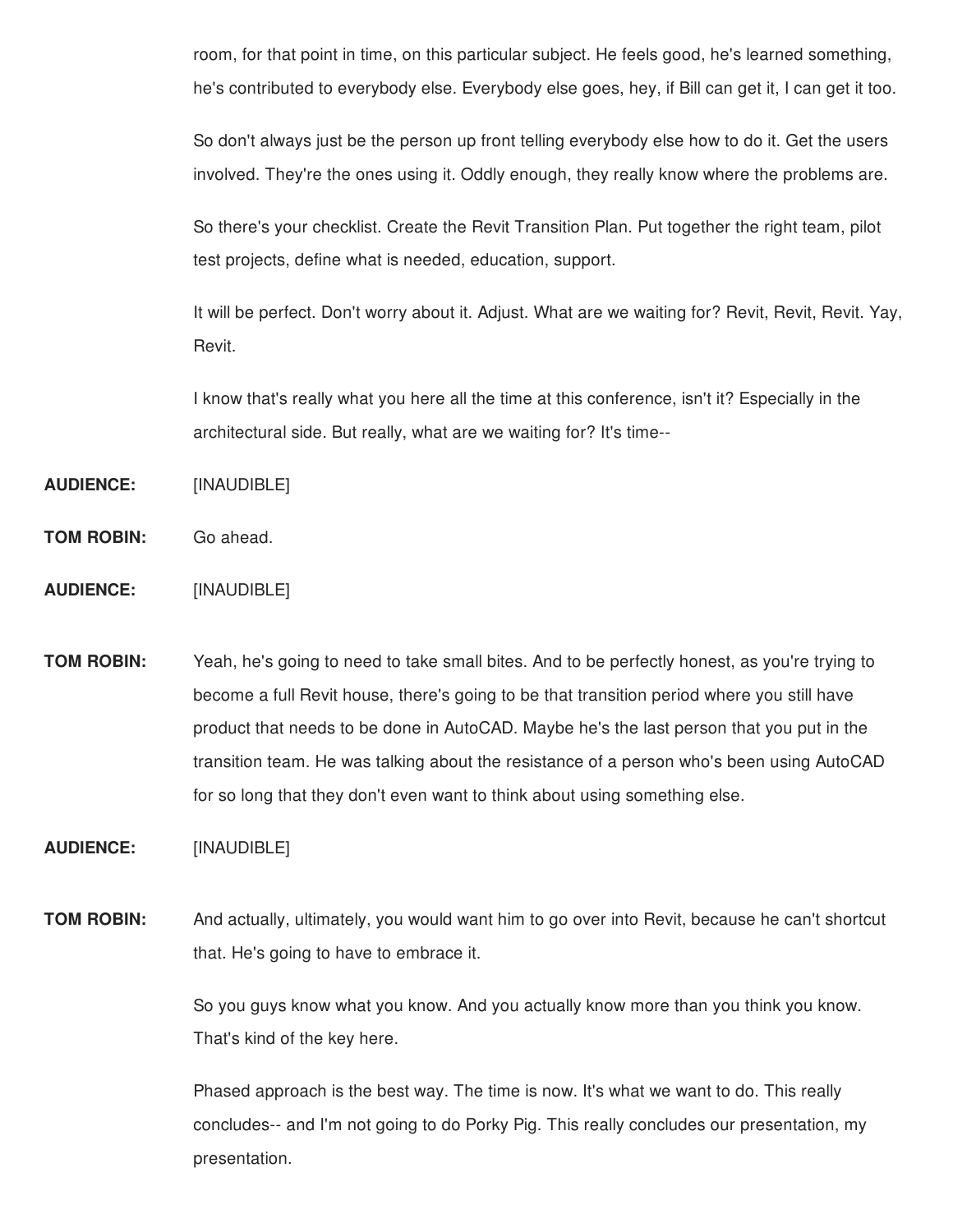We're going to do questions here in a minute. If you don't want to stick around for questions, I wanted to make sure that we added this slide.

Please fill out your evals. For every eval you fill out, I guess you get a chance to win a conference pass. And for every glowing recommendation you give me, is a chance for me to come back and do this again, and I really like coming here. Remember, ones are low, fives are good. So please be kind.

So do I have any questions? Go ahead.

- **AUDIENCE:** Are you going to put the slide, [INAUDIBLE] PDF version?
- **TOM TOBIN:** Yeah. I will upload that so that you can download the whole presentation off the AU website.
- **AUDIENCE:** [INAUDIBLE] every single software that you can imagine. There's a huge, creative [INAUDIBLE] and transitioning from [INAUDIBLE] to Revit [INAUDIBLE] You have SketchUp, you have Maya, you have Max, you have [INAUDIBLE] Do you see this [INAUDIBLE] as replacing those [INAUDIBLE]
- **TOM TOBIN:** Do I see a Revit replacing those other packages--
- **AUDIENCE:** [INAUDIBLE]
- **TOM TOBIN:** Yeah. It's interesting. And the question was ultimately, where do you create your model for presentations, right?
- **AUDIENCE:** [INAUDIBLE] in Maya.
- **TOM TOBIN:** OK.
- **AUDIENCE:** If you look at the Maya model. It has to be exactly [INAUDIBLE]
- **TOM TOBIN:** Right.
- **AUDIENCE:** Can you do that in Revit? Or is a way of bringing that in?
- **TOM TOBIN:** Well, there's not really a way to bring the Maya in so much. There are links back and forth within the software that allows you to use these packages within the suite. They link much better through Macs, back and forth. Today, you'd probably have to rebuild that, more in Revit, if that's what they want.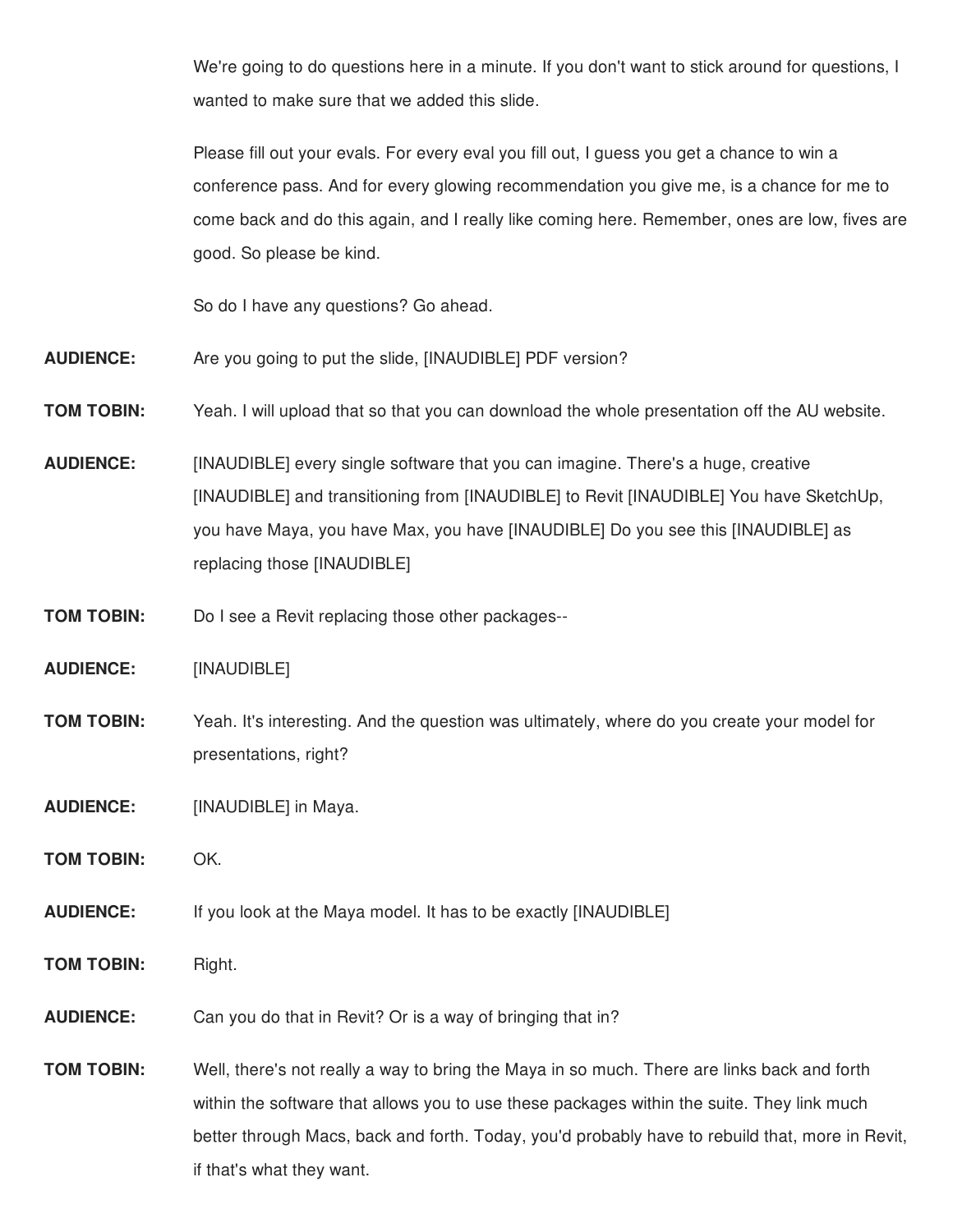I'm usually the other way. I like to build it in Revit and then take it into Macs and leverage the tools that are in there to make my presentations look better. The graphics are just so much better. And Macs and Maya, and those other ones, they are much better rendering engines. They cut down the time significantly in rendering, and you can create render farms with them. I'm not sure that really answers your question.

**AUDIENCE:** No.

- **TOM TOBIN:** Yeah. Thank you. Yeah.
- **AUDIENCE:** If I could tell you I have a tree, a theme tree--
- **TOM TOBIN:** Right.
- **AUDIENCE:** Would you build that in Revit?
- **TOM TOBIN:** No.
- **AUDIENCE:** [INAUDIBLE]
- **TOM TOBIN:** No, I wouldn't. An object like that, no. That works much better in Maya to build that there. There's also a lot of add-ins, you know, like you were talking about with SketchUp. I steal stuff from SketchUp constantly to try to bring into my--
- **AUDIENCE:** And you find SketchUp plays well [INAUDIBLE]
- **TOM TOBIN:** Most of the time, not all of the time. Most of the time. Any other?

**AUDIENCE:** You went from not using Revit to using Revit and also collaborations for Revit and [INAUDIBLE] and there's been a lot of struggles, apparently, in our team uses of Revit, except for the Civil. They They're using Civil 3D and communicating between Civil 3D and Revit. It's not very easy? Do you see any progress [INAUDIBLE]

**TOM TOBIN:** No. Not within the next year or so. He's talking about Civil 3D and Revit and how those are going to collaborate and get better. They're working on stuff that's out there. It's just not--

**AUDIENCE:** There are options [INAUDIBLE]

**TOM TOBIN:** Third party stuff, right.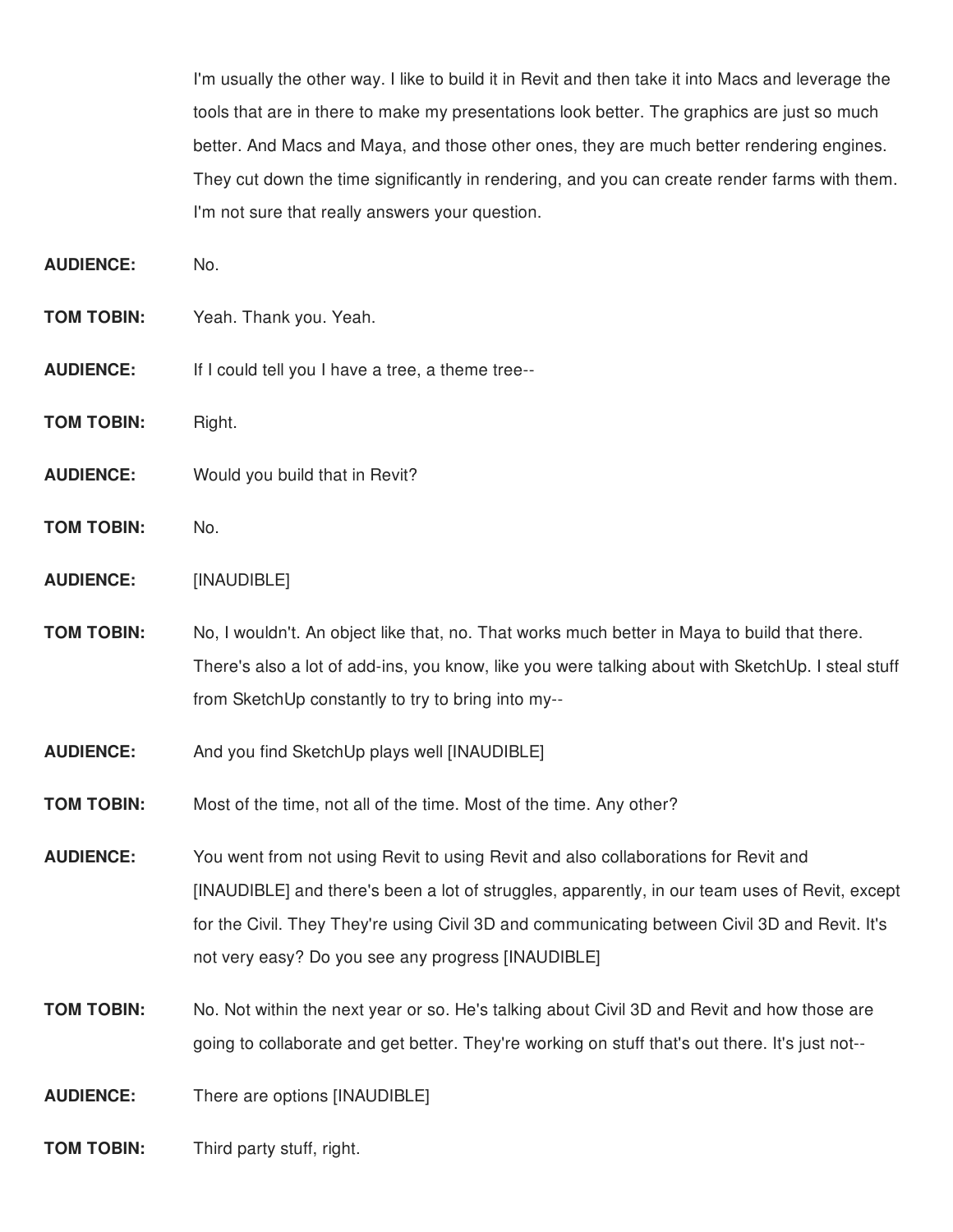**AUDIENCE:** [INAUDIBLE]

- **TOM TOBIN:** There's sort of a lot of mid-level stuff that aren't Autodesk solutions that kind of patch between things.
- **AUDIENCE:** [INAUDIBLE]
- **TOM TOBIN:** Yeah.
- **AUDIENCE:** Carl hasn't bought it yet.
- **TOM TOBIN:** What's that?
- **AUDIENCE:** I said, Carl hasn't bought it yet. That's how they got Revit. [INAUDIBLE]
- **TOM TOBIN:** She's right. You know, once they start becoming a competitor, Carl will buy it, and it will be an Autodesk product. Wait. Did I say that? Did that get recorded?

[LAUGHTER]

Go ahead.

- **AUDIENCE:** I have a lot of experienced AutoCAD users-- probably around 10 years of experience [INAUDIBLE]. How much time do we expect for them to start investing into learning Revit before they start feeling a little bit more comfortable, to when they start seeing the value of having [INAUDIBLE]?
- **TOM TOBIN:** To be honest, it depends on the user. But usually six months. If they're using it on a daily basis--

**AUDIENCE:** [INAUDIBLE]

**TOM TOBIN:** --they'll start to feel much more comfortable. Are they still going to miss AutoCAD at that point? Yes. But they should start to feel more comfortable in the interface within six months. There are a few firms that I went to. There's one that I actually consulted, went to their office in a daily basis. They didn't know Revit, so I was teaching them in-house as we were doing the project.

> And that's kind of where this number is coming off of-- that it took them about six months before the questions died down, and they were really being productive. And then the questions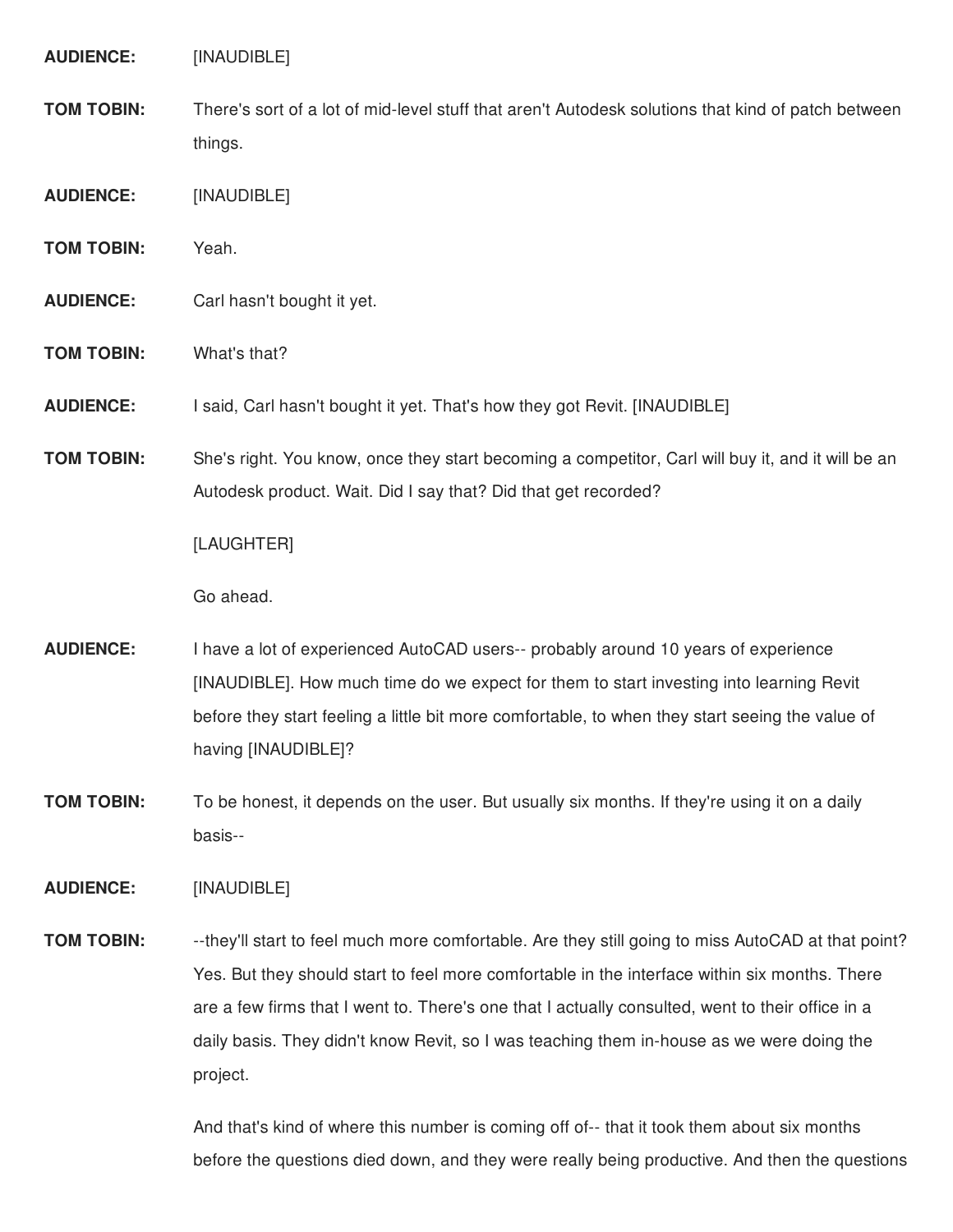you started getting after that were much more sophisticated. I mean, they were better questions, if that makes any sense.

- **AUDIENCE:** At what point did they start becoming like [INAUDIBLE]. More in short term, how much time do they have to invest before they start getting excited and motivated to where they see [INAUDIBLE]
- **TOM TOBIN:** Honestly, that goes back to the user. This gentleman was talking about that he's got people in his firm for 14 years using AutoCAD, and there is zero excitement level on his part to move. Most of the people, though, can see the writing on the wall, and they want to move forward and embrace this.

And that comes back to the whole PMA attitude type of thing making the transition team. Because as I mentioned before, you don't want this to be a light switch. You don't want to walk back in Monday and go-- hey, I've just taken AutoCAD off of everybody's machine, and we're using Revit. Congratulations. No. You don't want to do that. They have to be excited about it. You have to transition it in.

And I don't know-- sometimes this comes to the size of the firm. I mean, if you're a small firm, then it's a little harder to leave them off of the transition team. If you've got a good number of people, they're just not the first ones to go. And you get everybody else excited, and then they're going to feel like, hey, you know, I should be doing this, too.

- **AUDIENCE:** [INAUDIBLE] When you implement them, you have to make sure that you put in Revit just a little bit. If you switch them back to 100% AutoCAD, it's a big struggle.
- **TOM TOBIN:** No.
- **AUDIENCE:** Actually, for people that are hesitant [INAUDIBLE] and it's going to take them longer to get used to Revit in the first place, they will forget [INAUDIBLE]
- **TOM TOBIN:** Yeah. No, she's absolutely right. When you're part of that transition team, and I said six months-- that's six months of Revit. That's not, ah, I'm going to finish up this job in AutoCAD, and maybe I'll do a little bit over here in Revit, and, you know.

**AUDIENCE:** That's where I was hoping [INAUDIBLE]

**TOM TOBIN:** Absolutely.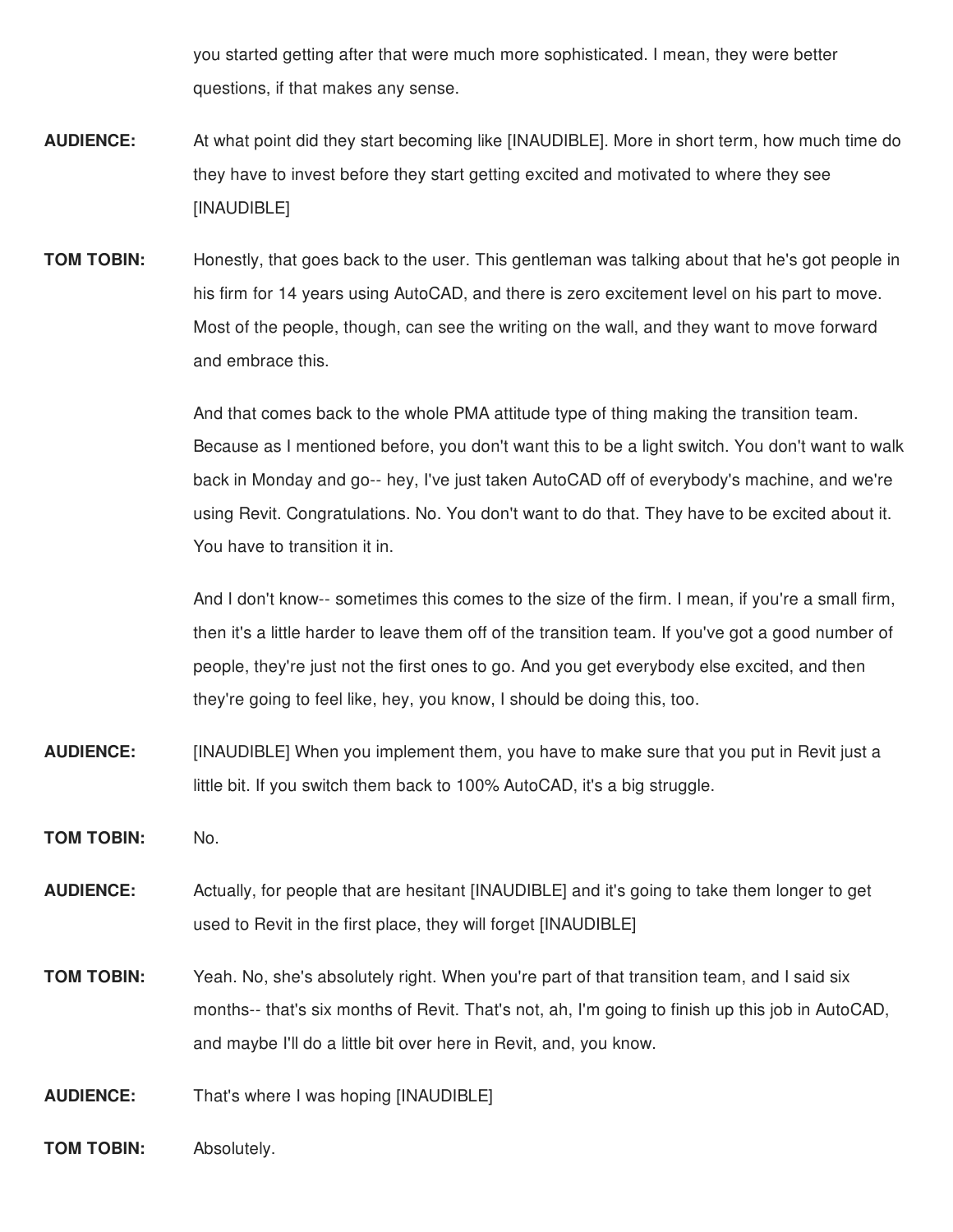- **AUDIENCE:** As part of that, training the management up front, with the expectation as a part of that. And we say, six projects. They say six projects over three years, that's still not going to happen. In six months, if he's only done one project, he's still not [INAUDIBLE].
- **TOM TOBIN:** No. You're right.

**AUDIENCE:** How many projects [INAUDIBLE]

**TOM TOBIN:** And part of that-- and this goes back to what are we waiting for? You keep coming up with excuses-- you know, that job's too small to do in Revit, no, that job's too big to do in Revit. This job's just right-- we'll do this job. We'll do it for six months. And then we'll wait for the next justright job.

> And by that time, you're starting all over again. There's really no job that's too big or too small for Revit, really. I mean, honestly, it's a package like any other package. Even simple-- you know that one renovation I showed of the coffeehouse? You know, that was a very small project. There was no reason not to do it in Revit, especially after we started.

- **AUDIENCE:** You mentioned earlier-- I think I heard you mention it-- construction job [INAUDIBLE] just, sort of, happen.
- **TOM TOBIN:** Yeah.

**AUDIENCE:** [INAUDIBLE]

**TOM TOBIN:** Yeah. What I mean by that is that if we are building the model, and we're creating the different views the way-- And so once we start placing those views on sheets and doing the call-outs, the CDs just sort of fall out of this. As we're doing the model-- I mean, I'm not creating a whole bunch of other things to make the CDs happen.

> If I'm building the building like a building-- and this is another key point. You want to build the building like a building. A case in point is in AutoCAD, and probably even how you're doing it in AutoCAD Architecture, let's just say we have a corridor, and you come to the intersection of the corridor, you're just cutting and trimming your lines, and boom, there looks like your corridor in plan.

> But really what's happening there is that there is some header. Maybe the block is still going across there. You know, it's a cut opening in this corridor system, right-- I mean, how it's going